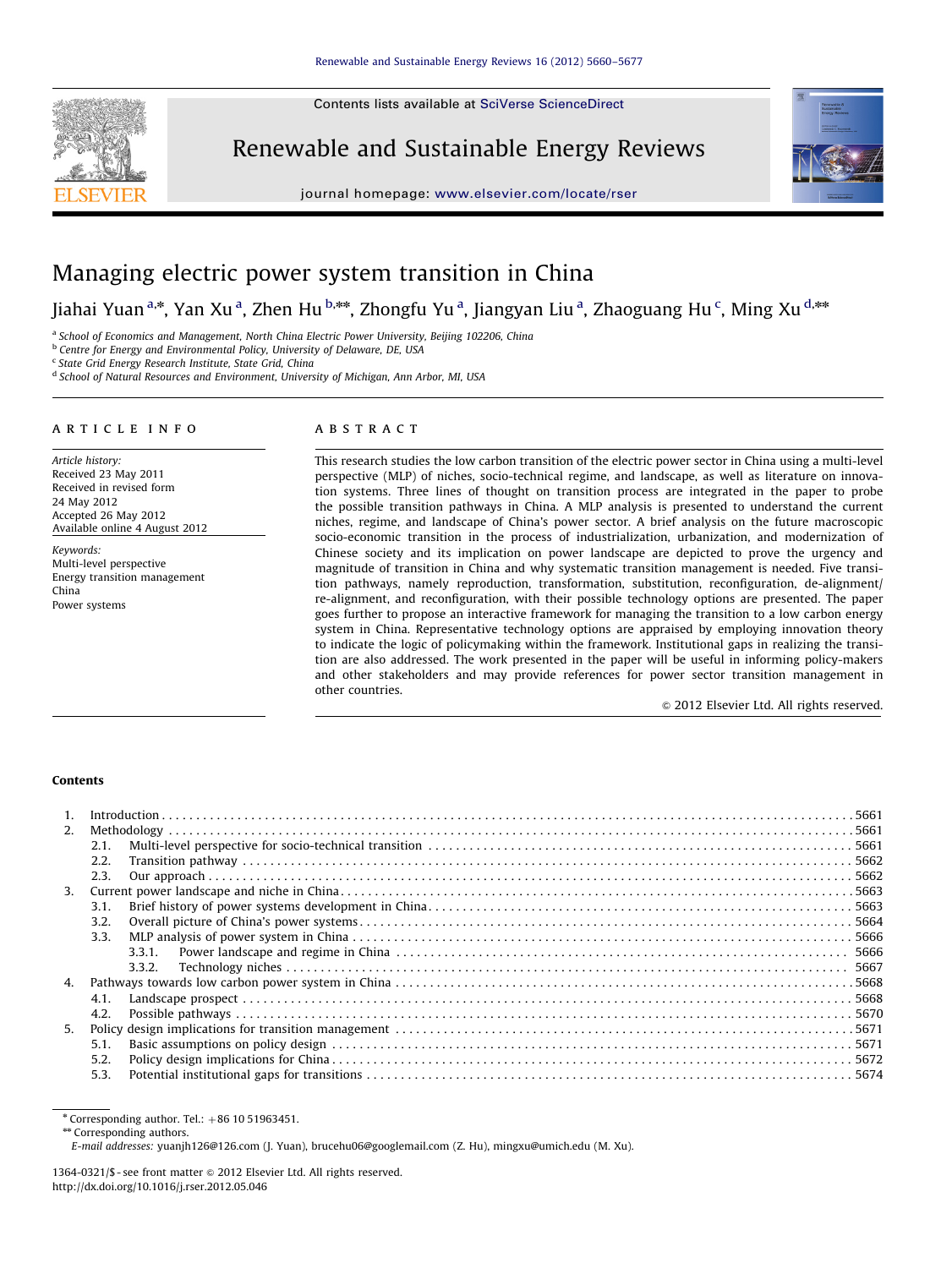## 1. Introduction

Under the background of global transition to a low carbon economy, energy system in China has recently aroused fervent attention. The literature addressing low carbon energy development in China recently can be classified into two main lines, policy study [\[1–9](#page-16-0),amongothers] and modeling/scenario study [\[10](#page-16-0)–[16,](#page-16-0)amongothers]. The focus of policy research is on the potential of various low carbon options and the appropriate policies to facilitate their deployment. On the other side, the emphasis of modeling/scenario study is on the structure and logic of the underlying models and all possible low carbon pathways, without much concern on how these low carbon niches can develop into the mainstream of the energy system. With these efforts, different versions of a sustainable energy future for China are portrayed and viable policies are recommended, thus adding to our understanding of energy issue for China, the largest energy consumer and GHG emitter, as well as the most populous developing country in the world. While modeling/scenario study mainly deals with ''where to go'' and policy study deals with ''what to do'', there is still a gap between them, that is ''why and how to do''. Particularly, transition from a heavily coal-dependent economy to a low carbon one with significant improvements in energy efficiency under globalization, industrialization, and urbanization in China is tremendously difficult. A lot of interlocked factors such as economic structure, urbanization, and transportation system, should be proactively managed.

Though energy transition has been extensively studied recently, the magnitude and complexity of the challenge have not yet been widely recognized. As noted by Larsson [17, p. 1], ''The transformation of existing energy systems to sustainable and renewable alternatives represents a tremendous management challenge. We need to view it as an opportunity to renew energy systems and renew important parts of the economy and social life  $\ldots$  So far, primarily the technical aspects of different alternatives have been debated. We know a lot about 'what' has to change. So far, however, very little has been written about the 'how' of the change process''.

Recently there are a few authors employing a multi-level perspective (MLP) framework in a combination of technical, social and historical analysis, sometimes elaborated by system innovation and co-evolutionary viewpoints in energy research literature [\[18](#page-16-0)[–29\]](#page-17-0). While some of the authors have addressed specific cases for developed countries like the UK and the Netherlands [\[22,24–25\]](#page-17-0) and some general cases for developing countries [\[30\],](#page-17-0) others have addressed the history and general trends of the energy systems [\[31,32\]](#page-17-0). In this research, the following questions are of particular interests: ''What is the character of the particular socio-technical landscape that shapes the energy system in one country?''; ''What are the main challenges under sustainability transition?''; ''How can the potential improvements within the current technical regime and the novel niches begin to break the current regime?''; ''What is the proper policy (if any) that can facilitate the transition?''. By focusing on these issues, these researchers provide a promising new direction for energy system transition study.

China is in a process of rapid industrialization, urbanization and modernization, which distinguishes itself with its industrialized counterparts. A variety of macroscopic factors will exert implicit or explicit impacts on energy system transformations. In this sense MLP is an appropriate methodology for addressing China's energy system transition. This research is such an attempt to employ this new method to study China's power systems transition. It is worth noticing that, as a field far from being maturity, there is an ongoing fiery dispute on whether purposeful governance for sustainable development and deliberate policy aiming to transform regimes is possible [\[26\].](#page-17-0) Leaving aside the theoretical dispute, we insist that a well designed set of vision, policy and plans will fare better for delivering sustainable transition.

The layout of the paper is as follows: the Methodology section introduces the methodology for the study; the Current power landscape and niche in China section discusses the current landscape of the power sector in China and the niche technology options for the low carbon transition; the Pathways towards low carbon power system in China section discusses the possible pathways for transition and the underlying challenges; the Policy design implications for transition management section discusses the management framework for transition; and the Concluding remarks section is the concluding remarks.

#### 2. Methodology

## 2.1. Multi-level perspective for socio-technical transition

In seeking to develop transition pathways for China's power sector, strongly encouraged by call for an organized plan for energy transition [\[17,](#page-16-0)[24](#page-17-0)], we are motivated by the desire from stakeholders for conceptual frameworks that enable the examination of plausible future pathways to inform decision-making. Actors are increasingly driven by the need of keeping the economy growing while reducing carbon emissions. This implies radical and disruptive changes to be achieved while maintaining 'secure' energy supplies and meeting 'reasonable' energy service demands at 'affordable' costs. Previous work largely focuses on technically plausible futures and their likely costs and benefits, often using modeling approaches that assume a high level of economic rationality of the actors. Despite its useful insights, such work does not illuminate how technological changes arise through the dynamic interactions between a range of actors with different perspectives and goals. Their decisions and behavior are likely to be key influences on how to get from 'here' to a radically different low carbon 'there'—and need to be understood if effective policy strategies and instruments are to be developed. Our starting point is that frameworks developed to examine past system transitions and guide the management of future transitions could usefully be applied to understanding the changing roles, influences and opportunities of actors, both large and small, in the dynamics of future energy transitions.

Our approach is built on the multi-level perspective (MLP) for analyzing the dynamics of transitions, developed primarily by Dutch researchers [\[18–](#page-16-0)[21\]](#page-17-0). This method combines technical, social and historical analysis and insights into past and current transitions, using an analytical framework based on interactions among three levels: technological niches, socio-technical regimes, and landscapes. In particular, landscape represents the broader political, social and cultural values and institutions that form the deep structural relationships of a society and only change slowly. The sociotechnical regime reflects the prevailing set of routines or practices that 'actors' and institutions use and that create and reinforce a particular technological system, including ''engineering practices; production process technologies; product characteristics, skills and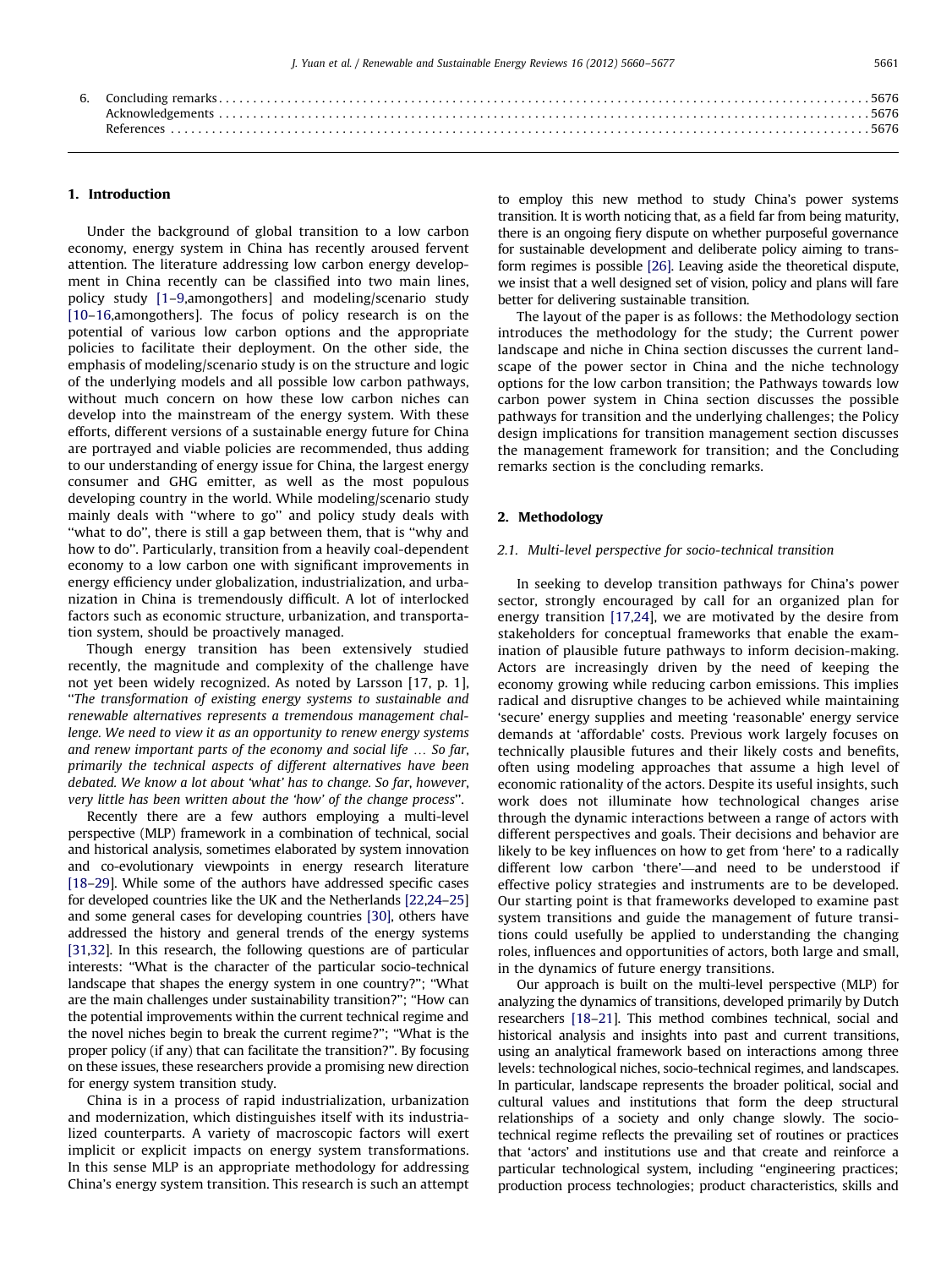procedures [...] embedded in institutions and infrastructures" [\[18\].](#page-16-0) Whereas the existing regime generates incremental innovation, radical innovations are generated in niches, which are spaces that are at least partially insulated from 'normal' market selection in the regime, for example, specialized sectors or market locations. Niches provide places for learning processes to occur, and space to build up the social networks that support innovations, such as supply chains and user–producer relationships. Transition pathways arise through the dynamic interaction of technological and social factors at and between these different levels.

The transitions study approach has developed along three main lines, namely historical description, transition management, and scenario development. In the first line, developed mainly by the Dutch researchers, the MLP is used to provide a framework for explaining historical dynamics. For example, [\[22\]](#page-17-0) analyzes the historical dynamics within the Dutch electricity system from 1960 to 2004. Ref. [\[23\]](#page-17-0) analyzes the changes that have taken place in the UK's energy system over the past several decades. The second line is interested in the creation of a 'transition arena' for a relatively small group of innovation-oriented stakeholders to engage in social learning about future possibilities and opportunities. The third is interested in creating a scenario which can explores potential links between various options and analyzed how these developments affect and are affected by the strategies (including policies) and behavior of various stakeholders [\[27\]](#page-17-0) (see [\[26\]](#page-17-0) for more details). Similar to [\[24\]](#page-17-0), our theoretical approach to developing transition pathways is an elaboration of the socio-technical scenarios method, augmented by recent thinking in innovation systems research. The theoretical basis for linking these different methodologies, which builds on the work of [\[28\]](#page-17-0) and further elaborated by [\[26\],](#page-17-0) is described briefly in the next section (see [\[29\]](#page-17-0) for more details). In a similar fashion, Mitchell [\[33\]](#page-17-0) also highlights the importance of the regulatory paradigm and the wider socio-political landscapes and their impact on delivering energy system change, emphasizing the influence of a regulatory state paradigm (similar to landscape in MLP literature) and policies regulating stakeholder behaviors.

## 2.2. Transition pathway

Regarding transition pathway, different authors have proposed different topology depending on whether they believe transition is manageable or not. In the school of Transition Management, [\[34\]](#page-17-0) understands regime change to be a function of two processes: (1) shifting selection pressures on the regime, (2) the coordination of resources available inside and outside the regime to adapt to these pressures. Selection pressures consist of economic pressures (competition, taxes, charges, and regulations), broad political, social and economic 'landscape' developments, and pressures that ''bubble up from innovative niches that are not yet so established as to constitute a regime''. In their understanding ''without at least some form of internal or external pressure in the diverse senses discussed above, it is unlikely that substantive change to the developmental trajectory of the regime will result''. For adaptation they distinguish two dimensions: (1) availability of resources (factor endowments, capabilities, knowledge) and (2) degree of coordination of resource deployment. Assuming that selection pressures are always present, [\[34,35\]](#page-17-0) combine the two adaptation dimensions to construct a typology of four transitions.

According to [\[35\]](#page-17-0), 'endogenous renewal' results from regime actors making conscious and planned efforts in response to perceived pressures, using regime-internal resources. 'Reorientation of trajectories' results from a shock either inside or outside the incumbent regime, followed by a response from regime actors using internal resources. 'Emergent transformation' arises from uncoordinated pressures, outside the regime, often driven by small and new firms. 'Purposive transitions' are intended and coordinated change processes that emerge from outside the existing regime. Purposive transitions are seen as ''deliberately intended and pursued from the outset to reflect an explicit set of societal expectations or interests''.

Another line also in the school of Transition Management, inspired by Cultural Theory [\[36\]](#page-17-0), argues that there are three experiencable patterns of social relationships: ego-focused networks, egalitarian bounded groups, and hierarchically nested groups. There are two further experiencable positions: involuntary exclusion from all these organized patterns (fatalism, with imposed relations) and voluntary withdrawal (the hermit). The overall picture is a five-fold, self-organizing system. Accordingly, [\[37\]](#page-17-0) proposes the transition topology as: egalitarian, individualist, hierarchist, and fatalist. Ref. [\[37\]](#page-17-0) further argues that "in the initial stages the egalitarian or fatalist approach may be most appropriate, the individualist and maybe hierarchic modes might be the most relevant ones in a later stage of the change process'', because ''in the end actors in the system should work in line with the new desired setting, either as a result of market incentives (individualist mode), or institutional and other settings (hierarchist mode)''. It seems that their analysis finally resides to the dichotomy of market and managed planning, as if they were totally opposite. As for us, vision, strategy and planning are of vital importance for energy system transition, but it does not necessarily exclude the role of market mechanism [\[17](#page-16-0)[,33\]](#page-17-0). Hence in the following section, we adhere to the combination of market incentive and planning for the power system transition in China.

In the school of Innovation Transition, [\[38\]](#page-17-0) refutes [\[35\]](#page-17-0) and insists that no transition is planned and coordinated from the outset and every transition becomes coordinated at some point through the alignment of visions and activities of different groups. To counter the presumed, bottom-up, niche-driven bias in the understanding of transitions, and highlight the timing and nature of interactions, [\[38\]](#page-17-0) proposes the typology of transition as five types as: (1) reproduction: on-going processes of change within the sociotechnical regime (i.e., not involving interaction with the landscape or a technological niche); (2) transformation: processes of change that arise from the interaction of an evolving landscape with the socio-technical regime (but not with the technological niche level); (3) substitution: replacement of one dominant technology within the socio-technical regime by another as a consequence of interaction between all three levels; (4) de-alignment/re-alignment: interaction between the three levels resulting in competition between a dominant technology within the regime and a number of other competing options, which have different performance characteristics, eventually resolved through emergence of a new dominant option; and (5) re-configuration: replacement of a set of interlocking technologies by an alternative array of inter-related technologies which fulfill the same, or similar functions.

#### 2.3. Our approach

As noted by [\[37\]](#page-17-0), a specific blueprint for governance of system innovations is not a wise course of action currently. More fundamentally, modern insights from sociology and the philosophy of science make it doubtful if one can ever obtain convincing proof that one well thought-out governance theory is scientifically superior to another. With a pragmatic viewpoint, we employ a hybrid strategy taking into account the above-mentioned transition pathways. The perspective by [\[38\]](#page-17-0) will be employed for transition pathway study. In addition, we will identify pathways combining both market and planning tools to try to be proactive and avoid the deadlock of unwanted emergent transformation by 'purely endogenous interactions under market mechanism.'

In specifying plausible transition pathways for the future development of China's power systems, we focus on different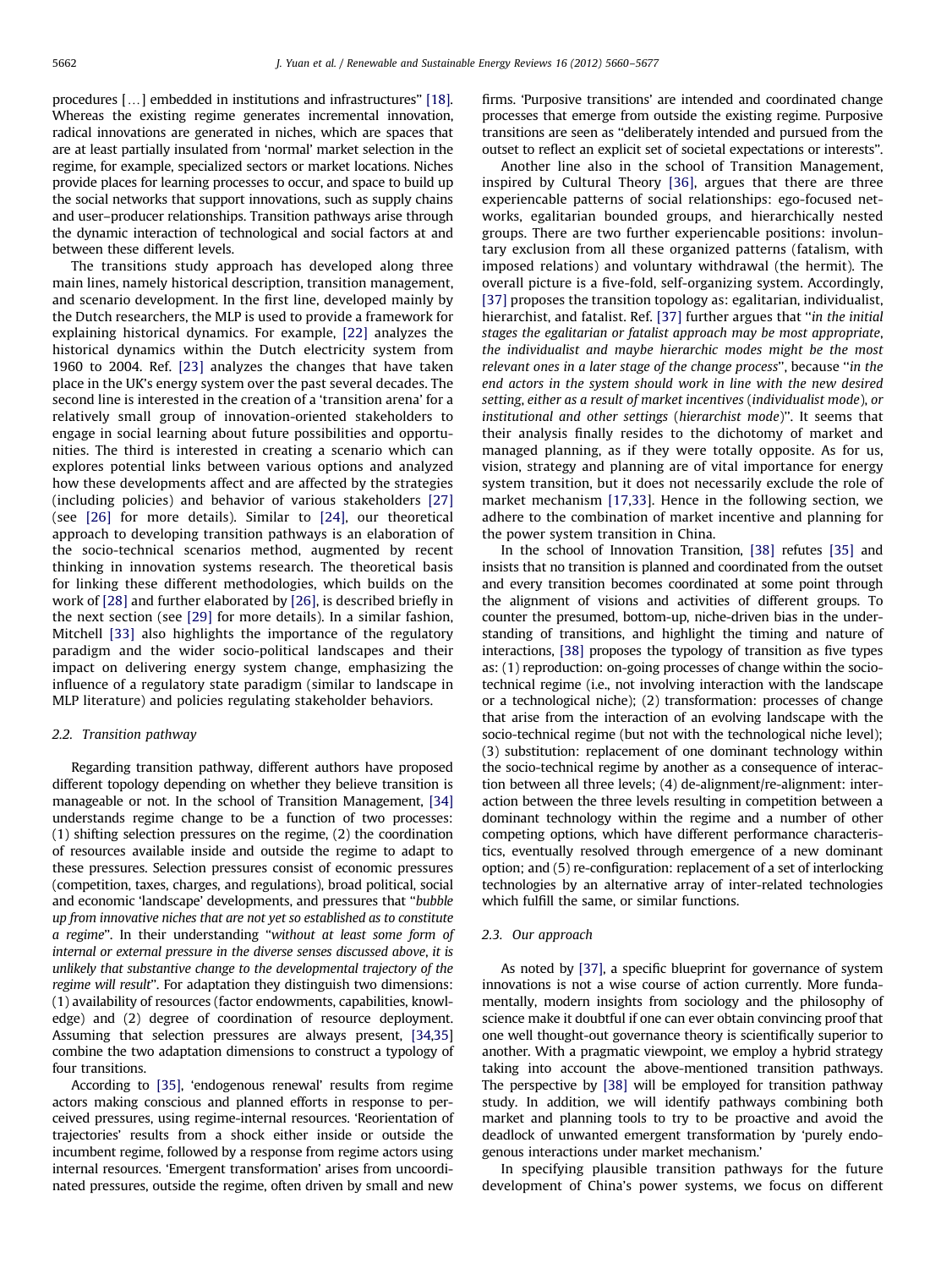pathways for the governance of these systems and their implications for the rates of innovation and technological developments needed. Then based upon innovation theory, the barriers for the transitions are analyzed according to technology launch path. Because our motivation is not to appraise the technology and recommend policy on a case-by-case base, we propose an interactive framework for transition management on methodological perspective and only appraise representative technologies in detail as case studies to show how to design a consistent package of policies for the low carbon transition.

### 3. Current power landscape and niche in China

## 3.1. Brief history of power systems development in China

China stepped into the era of the electric lamp as early as 1879; but the current power system is developed from scratch ever since the birth of People's Republic of China in 1949. As summarized by [\[39,40\]](#page-17-0), the history of China's power system can be divided into four periods. From 1949 to the middle of 1980s, in a centrally planned and administrated system, the power sector was run by a State-Owned Enterprise (SOE), which was also a ministry affiliated with the State Council in the central government. Its branches were administration bureau which were affiliated to local governments at all levels. Because of continuously increasing demand, power supply was never able to meet the demand. Thus strict rationing of power supply for factories and blackouts in urban areas was common. In most rural areas, there was no access to electricity at all. During this time, the shock of Oil Crises of the early 1970s caused deep worry about the security of fuel in developed countries, which resulted in the first round of nuclear power boom. However, because of the historical mistrust between the East and the West, nuclear power generation was unavailable in China until the 1990s.

During the period from 1985 to 1997, to cope with serious power shortage, the central government introduced the decentralization of power sector to the provincial governments and opened the investment of power generation to provincial governments, private and foreign investors with guaranteed returns. Meanwhile, the ownership and operation of coal mines was also decentralized to the provincial governments and opened up to private investors to gradually secure coal supply at a relatively low price. The decentralization of investment decisions and the relative low fuel price have spurred the rapid growth of coal-based thermal power plants and large-scale hydropower plants construction. During this period, there was boom in gas turbine power plants construction in industrialized countries due to oil price collapse in 1986 and the discovery of large oil fields around the world. However, due to a poor endowment of oil and gas, gas power did not enter into the generation mix in China.

During 1997–2002, with the macroscopic reform of government functions, in power sector there was a separation of government and business operation and the creation of State Power Corporation (SPC). During this period, the relationship between SPC and provincial power corporations suffered continuous conflicts. Since 1998, the State Council declared to accelerate the construction and refurbishment of rural power systems to increase electricity access in rural areas. Because of the 1997 Asian Financial Crisis and the vast investment in power facility, the headache of power shortage was largely eased during this period.

In 2002, as a response to worldwide deregulation of the power sector and continuous conflicts in the existing management framework, the central government introduced the unbundling of generators and grid companies. Five national generators and two grid companies were established. These five national generators, two grid companies, together with dozens of provincial generators comprise the incumbent of China's power sector. State Electricity Regulatory Committee (SERC), the power regulator in China, was also created, though its independence and mandate capacity still need to be enhanced. With reforms, the principle of incentive-based operation is gradually introduced in the power generation sector. Since 2002, with the recovery of China's economy from the 1997 Asian Financial Crisis, power demand increased quickly and the installation of new power generation capacity is extraordinarily spectacular. In 2007, China's power system could manage to provide proper supply without largescale blackouts [\[40, p. 58\]](#page-17-0) Fig. 1.



Fig. 1. Multi-level perspective framework for socio-technical transition study [\[19\]](#page-16-0).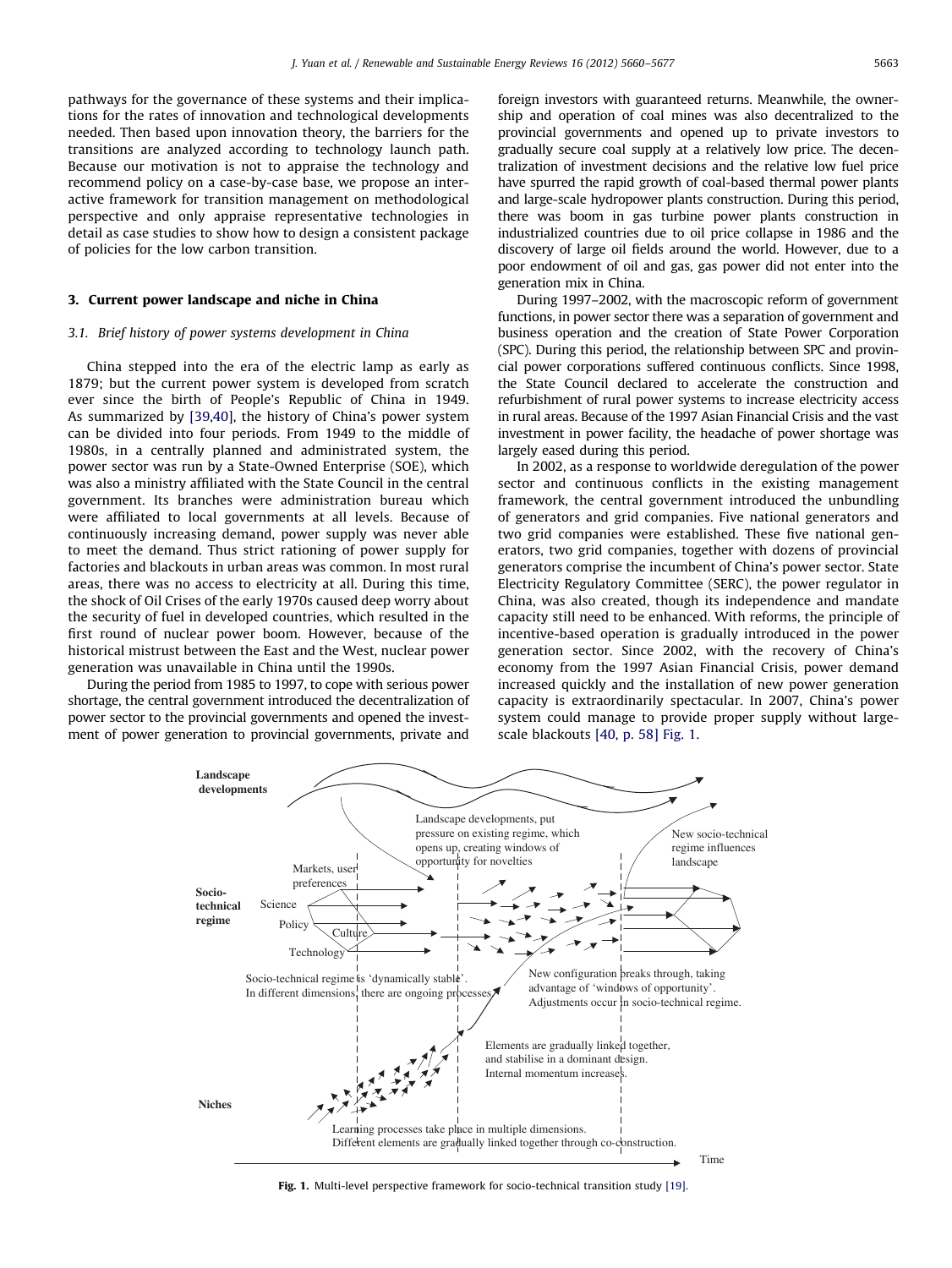## 3.2. Overall picture of China's power systems

Growth of electric power consumption has occurred faster than that of primary energy consumption over the past three decades and has resulted in tremendous growth of power generation capacity and rapid electrification (Fig. 2). From 1980 to 2009, annual electricity demand in China grew more than 12-fold, from 300 to 3660 TW h [\[41\]](#page-17-0). Demand growth of this magnitude and speed has contributed to consistent and severe capacity shortages. At the same time, generation capacity in China has increased significantly to meet with the power demand. In 1980 the total generation capacity in China was only 65.8 GW, while in 2009 the installed capacity amounted to 863.6 GW, also a 12-fold growth (Fig. 3). Especially after 2004, the annual net increase in generation capacity always ranges between 50 and 100 GW, thereby creating a new record in the history of world power system. Only the United States once maintained the annual growth of 50 GW during the 1970s. With the rapid development of power systems, the enhancement in grid infrastructure and operation brought about the decrease in line (transmission and distribution) losses. In 2005, China's power line loss was 7.12%, ranking the upper middle level compared with other countries [\[42\].](#page-17-0)

The coal-based generation mix results the carbon lock-in in China's power system, making it the largest contributor of  $CO<sub>2</sub>$ emissions in China as well as the main source of other environmental pollution. China's primary fuel mix is dominated by coal, a factor that determines China's significant environmental pollution [\[43\]](#page-17-0). According to estimates by various experts, the coal reserve could be exploited for more than 100 years under the current production and consumption rates, while the remaining proven recoverable reserves of crude oil and natural gas could be exploited for only 20 years and 37 years, respectively [\[44\].](#page-17-0)



Fig. 2. Energy and electricity consumption elasticity in China, 1985–2009 [\[41\]](#page-17-0).



Fig. 3. Total generation capacity and electricity consumption in China, 1980–2009 [\[41\]](#page-17-0).

The exploration of gas reserves in recently years has made encouraging progress and may significantly expand its exploitable years [\[45, p. 128\]](#page-17-0), which provides the possibility for gas power development in China. This situation has determined China's coalbased energy consumption structure (Fig. 4), which has further led to China's generation mix being dominated by thermal power units. The share of thermal power units in the entire portfolio was as high as 70%. As a result, the thermal power units consumed more than 50% of the country's total coal resources in 2007 for meeting most of the electric demand in China (Fig. 5).

Because of the heavy reliance on coal,  $CO<sub>2</sub>$  emissions from power generation in China are significantly higher than the world average and of most countries in the world. In 2007,  $CO<sub>2</sub>$ emissions per kW h electricity generation in China were 758 g, comparing to 507 (world average), 549 (the United States), and 362 (European Union's 27 nations). In 2007 China emitted 6007 million tones (Mt)  $CO<sub>2</sub>$  while the power sector alone contributed about 2700 Mt from coal combustion, or around 45% of total emissions [\[48\]](#page-17-0). The power industry was also the largest emitter of other primary pollutants, responsible for 45.2% and 45.39% of the country's total  $SO<sub>2</sub>$  emissions and particulate emissions in 2008, respectively [\[46\]](#page-17-0).

Although China's generation mix has been relatively stable over the past two decades, the composition of coal-fired power plants has undergone a significant shift toward larger and more efficient units. In the 1990s, most of the thermal units above 300 MW installed in China were imported. In 1993 the share of units 300 MW and accounted only for 23% of the total thermal generating capacity. In 2007, the share of 300 MW units and above and 600 MW units and above accounted for 50% and 21.6% of total thermal generating capacity, respectively. At the end of



Fig. 5. China's Coal Consumption Structure in 2007 [\[47\].](#page-17-0)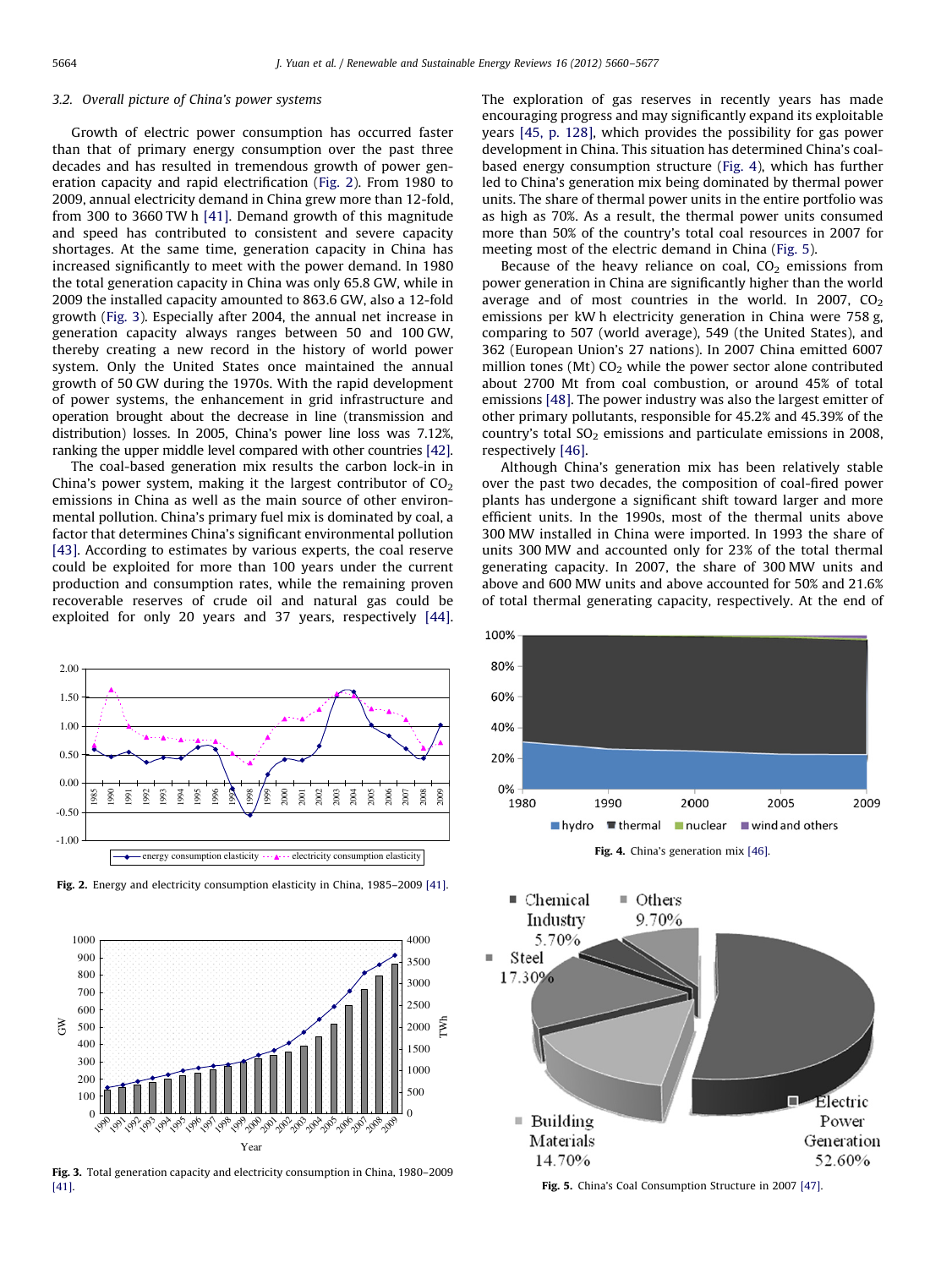2009, the shares of 300 MW units and above rose to 69% [\[49\].](#page-17-0) In addition, at the end of 2008, there were 10 units of 1000 MW ultra supercritical (USC) generators in operation. Meanwhile to raise the energy efficiency in power generation sector, China's central government have led an effort to shut down small ( $\leq$  50 MW) and old ( $>$  20 years,  $\leq$  200 MW) units, retiring 72.1 GW of these units between 2006 and 2010 [\[49\].](#page-17-0) As a result of this push toward higher generation efficiency, the average thermal efficiency of coal-fired power plants in China has sustained a linearly increasing trend since the 1990s, and now reportedly surpasses the average efficiency of the U.S. coal plants by a significant margin. In 2007,  $CO<sub>2</sub>$  emissions per kW h electricity generation in coal-based thermal plant in China were 893 g (down by 7% from 1992 level), lower than the world average (903 g), the U.S. average (920 g) and Japanese average (910 g), but still higher than European Union 27 nations average (835 g) [\[48\].](#page-17-0)

The imbalance between power load and power resource necessitates long-distance large scale power transmission in China. China's power grid is divided into four regional synchronous grids. The Northeast-North-Central, East, and Northwest regions operated by the State Grid Corporation, while the South operated by the China Southern Power Grid. Although basic DC interconnection among regional grids was achieved in 2005 [\[50\],](#page-17-0) power flow among regions and even between provinces within regions remains limited.

Meanwhile China has large spatial disparities between energy resources and load centers, and between regions with coal, hydropower, and wind resources. Coal reserves are concentrated in the north, load centers along the eastern seaboard, wind resources in the Northeast and North grids, and hydropower in the Central and South grids. The lack of greater interconnection among regional and sub-regional grids imposes constraints on optimal use and delivery of energy resources, limiting the availability of dispatchable hydropower resources to provide peaking and ancillary services and straining the transportation system because of the vast need to ship coal by rail and road.

Operation efficiency, especially in an environmental sense is notoriously low because of the guaranteed return policy since the 1990s. Dispatch in the Chinese power sector has, since the early 1980s, operated under an ''equal shares'' formula whereby generators of a given type are guaranteed a roughly equal number of operating hours to ensure adequate revenues to recover their fixed costs. Economically and environmentally, this practice is inefficient, as generating units with higher heat rates (i.e., lower efficiency) may receive the same number of operating hours as those with lower heat rates. In addition, equal shares dispatch has contributed to inefficient generation investment by encouraging overcapacity [\[51\].](#page-17-0) Average capacity factors for coal-fired generators were only 55% in 2009 [\[41\].](#page-17-0) However, the root of the inefficient dispatch rule originated from the incentive policy of guaranteed investment return on generation during the 1990s. Because power plants usually have operation life-cycles of 30–40 years, reformation to a more efficient rule has proven difficult. Five provinces began to experiment with an energy efficient dispatch system in 2007, but this pilot system has met with technical and economic obstacles and has not been replicated in other provinces [\[52\]](#page-17-0).

Many of the generation services provided by natural gas units in other countries are instead provided by coal or hydropower units in China. In regions that do not have hydropower resources, coal units are used for load-following and peaking generation, requiring significant cycling of coal units and reducing the efficiency of these units. Coal plants are also often used to provide the ancillary services required to maintain grid reliability, including spinning and non-spinning reserves.

Without a formal and transparent pricing mechanism that can link real cost and retail price, the current pricing policy poses significant barriers to transition to a more efficient power system. Despite incremental changes to wholesale generation and retail rates, China continues to lack a formal, transparent mechanism for linking costs and retail prices in its electricity sector. Wholesale generation rates in China have historically been loosely based on average costs. Since 2004, rates for thermal generators have been set using benchmark pricing, in which generators in the same technology class are given the same tariff, based on an estimate of annual output and fixed and variable costs for that class. As coal prices rose in the 2000s, China's central government developed a ''co-movement'' mechanism that allows for some pass through of fuel cost increases. Wholesale rates for renewable generators are set using regional benchmark prices, while rates for hydropower and nuclear generators are set on a facility-byfacility basis because of the vast initial capital investment cost of these generators. Provision of ancillary services has historically been limited in scale and scope, mandatory and uncompensated, but plans to compensate generators for services are currently in the early stages of implementation. Because of the dominance of coal in China's electricity system, this predominantly benchmarkbased approach to wholesale pricing means that generation supply curves in China tend to be relatively flat.

The revenues grid companies receive for transmission and distribution (T&D) services are currently based on the residual between retail sales and generation costs. This residual is inherited from historical prices and is not based on a bottom-up accounting of T&D costs. Beginning in 2005, the State Electricity Regulatory Commission (SERC) developed accounting standards and reporting requirements for grid companies, but the level of detail and transparency in the disclosures required by SERC is not sufficient to assess whether costs are reasonable [\[53\].](#page-17-0) Moving toward costbased T&D pricing is a continuing priority for regulators [\[54\]](#page-17-0).

Retail electricity prices in China have historically been designed to reflect government policy and social priorities (e.g., maintaining low fuel prices to boost economic growth and affordable fuel prices for household), instead of the cost of service [\[40\]](#page-17-0). Commercial customers and, to a lesser extent, other industrial customers pay at higher electricity rates that subsidize agricultural users, fertilizer producers, large industrial customers, and residential customers. There have been some adjustments to the retail pricing system to deal with emerging challenges. Since the 1990s, many provinces have begun to use retail pricing to manage peak demand, with both interruptible and time-of-use (TOU) pricing for industrial, commercial, and, in a limited number of provinces, residential customers. To encourage conservation, China's central government is currently drafting rules to create step tariff rates for residential customers. Neither TOU prices nor step rates are ultimately cost-based. The lack of a cost basis can lead to perverse incentives, such as encouraging grid companies to sell more power in peak periods under TOU rates [\[54\],](#page-17-0) which is the natural behavior of a monopolist.

Developing renewable energy in power systems is still troublesome with difficulties. China has a rich endowment of renewable energy and has formulated favorable policy for renewable energy development. Given the relatively high costs for solar and biomass power, wind is and will likely continue to be the principal non-hydro renewable resource in China. Ever since the publication of the Renewable Energy Law formulated in 2005 and the Medium-and-long Term Development Planning for Renewable Energy in 2007, wind power has experienced rapid growth in China [\[55,56](#page-17-0)]. At the end of 2010, installed capacity connected to the power grid has increased from 1.06 GW in 2005 to 31.07 GW.

Wind power is initially taken by the Chinese government as a means for solving the problem of electricity access of village residents and herdsman in remote areas and thus a niche market was initiated. Its recent successful penetration into the power regime depends on the interactions of the following factors: (1)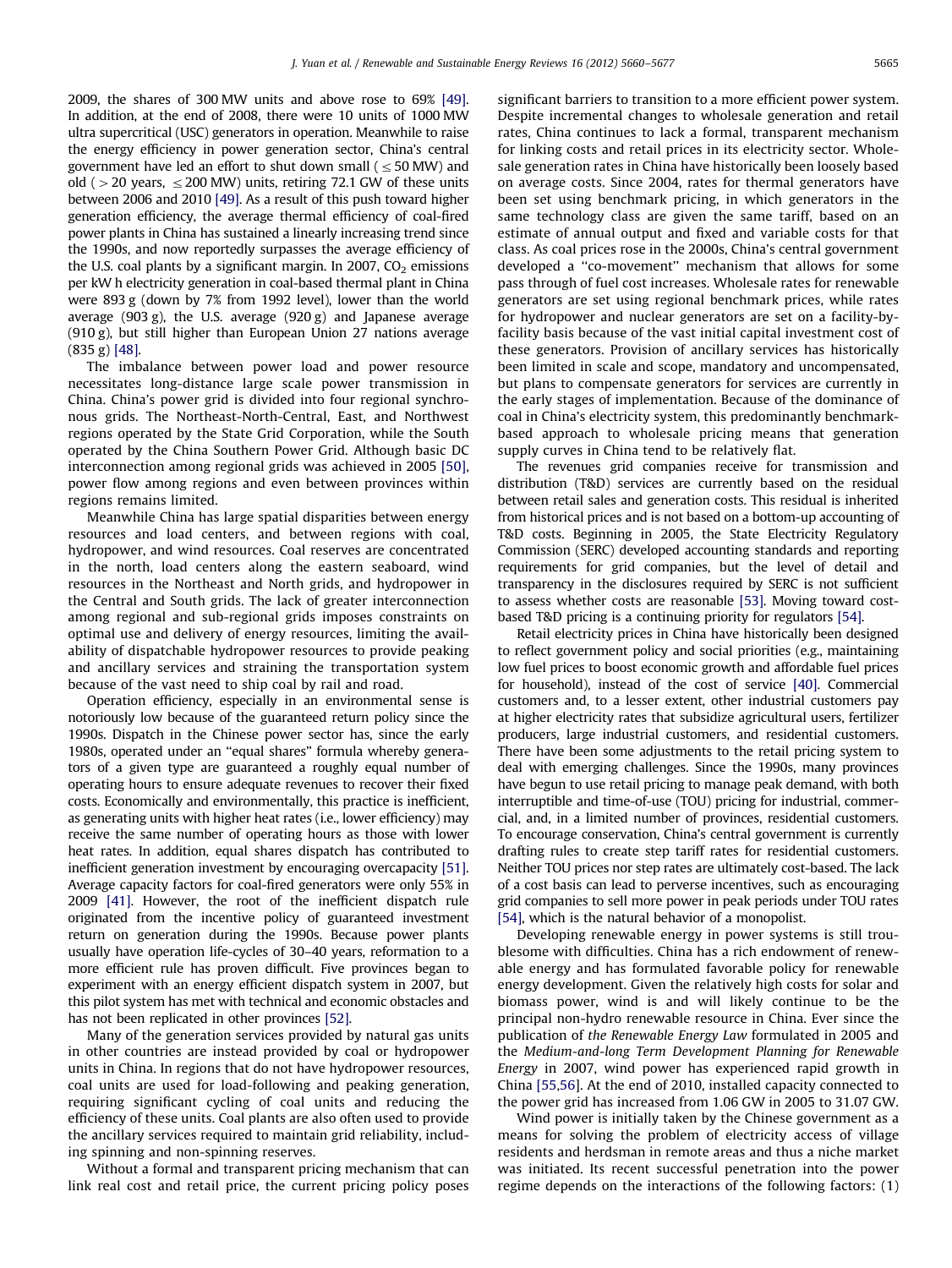the issue of the Renewable Energy Law and related planning has provided a positive signal and stable expectations for investors; (2) most importantly, the government's stipulation on the renewable generation portfolio for major generators has made it a necessity for them to develop wind power projects when getting new thermal power plants approved by the government; (3) the favorable price subsidy policy and availability of CDM for project support by the carbon trade has spurred the enthusiasm of investors; and (4) global development and the growth of domestic manufacturing has decreased the investment cost to make wind power more attractive to investors.

Although China's wind power growth has been the most spectacular in the world for the past decade, the following factors have posed and will pose serious threats to its sustainability. First of all, because of the intermittence of wind power generation, the grid companies in China are reluctant to integrate it into the power grid. Even though the renewable energy law stipulates the obligation of the power grid to purchase the full amount of renewable generation accessed to the grid, without specific operation rules, grid operators simply reject wind power access with reasons such as unpromising access conditions, operation safety requirements, etc. The wind capacity factor was as low as 23.7% in 2009, which is the evidence of the difficulties of wind access [\[41\]](#page-17-0). Second, the incompatibility between wind power projects and the power grid expansion planning has made grid access difficult. China has formulated ambitious planning of eight large-scale inland windmill bases in 10 GW scale in the provinces of Xinjiang, Inner Mongolia, Hebei, Jilin, and Shandong. However without synchronous power grid expansion and proper reserve capacity plants, it is unlikely that this plan can be realized. The recent experience of the Western Inner Mongolia Power Grid is such an example at hand [\[41\].](#page-17-0) Third, the current policy to develop wind power is unsustainable because it neglects the vast investment requirement in the power grid and discriminates against small projects and small investors. The bidding rule is bundling the regional wind resources together into projects in scale of GW and choosing the bidder with the lowest price. The policy is effective in project development and cost reduction. The equipment cost has been successfully cut down from 6000 RMB/ kW in 2004 to around 4000 RMB/kW in 2010. However, it simply leaves the issue of grid connection to the grid operator and finally leaves it unresolved. There is no surprise that under such policy most of the wind projects are operated by the five big national SOE generators and other large province-owned generators, which is different with the success of wind power in Germany and the Netherlands where various small investors enter into the wind power market. Considering the long-term wind power development prospective, an optimal development of wind power should consider the solutions of both a ''large windmill base and long-distance transmission'' and ''distributed power generation'', which in turn call for the entrance of small investors into wind power market. However, under the current policy, the opportunity for small investors with limited finance resources is almost impossible. Finally and perhaps the most importantly, the current price mechanism for wind power is also problematic. The lowest price bidder mechanism and the low capacity factor have resulted in the unprofitability for investors and it discourages the confidence of the generators. On the other hand, there are still no concrete stipulations addressing the issues of grid cost recovery for additional transmission investments and more reserve capacity when incorporating wind power into the grid.

#### 3.3. MLP analysis of power system in China

#### 3.3.1. Power landscape and regime in China

The current power system regime in China for meeting industrial process, lighting, heating and power-related services may be characterized as a centralized system. Electricity is centrally generated, largely from coal, hydropower, and a small but growing amount of nuclear and renewable sources; it is delivered to businesses and homes through the large scale transmission and distribution networks, before being used to provide power, lighting, heating and services with the aid of end-use technologies and the buildings infrastructure. The absolute low starting point, the vast growth in power demand incurred by rapid industrialization of the Chinese economy and the rise of China as a world factory, as well as the increasing demand from household as a result of enhanced living standards and the popularization of home appliances, make rapid growth of the power supply capability a policy priority in China. The strategic importance of energy to enabling economic activity and well-being means that the system is the subject of intense policy activity, which focuses on ensuring secure and affordable supplies, and other social objectives. The meta ''socio-technical landscape'' of electric sector in China can be characterized as:

- a dependency upon fossil-fuel-based energy supply (mainly coal and rising supply capability of gas) and large-scale electricity generation technologies,
- a coal extraction, importing, processing and transportation infrastructure always unable to catch up with increasing demand,
- province-based power grids and a growing interconnected national grid to ease the geographic imbalance between supply and demand,
- historically vertical integration monopoly just being restructured into two grid operators and a sets of SOE generators who are regulated by government bodies,
- a weak but expanding rail and road infrastructure,
- $\bullet$  a traditionally centralized administration system, while power market reform initiated but rather fruitless.

It is worth noting that the province-based power system, are largely a result of the decentralization of power system to provincial policy during the 1985–1997 period, and that was one of the reform priorities in 2002. In the reform program of 2002, when dismantling SPC, two grid companies, China Southern Power Grid (CSG) and State Grid (SGCC) were established. CSG, managing the power grid in five provinces, Guangdong, Guangxi, Guizhou, Yunnan and Hainan, is the result of experimentation on regional power grid management for optimization of power resources in larger areas, while five regional power grid corporations affiliated to SGCC (managing the power grid in the rest of the provinces except for Tibet and Western Inner Mongolia) were also established. However, trying to maintain its power SGCC has deprived the designed functions of the affiliated regional power grid companies. Though in the 2002 reform program, paragraphs like 'promote regional electric market reform in appropriate time' was included, but so far no policy has ever since addressed this issue. Another leading reform goal ''to break the monopoly and introduce competition'' also came to a deadlock. The entrance of private or foreign investors into power generation market is still limited. SOEs (including central and local governments) enjoy monopoly power on generation side and control 90% of generation assets [\[57\]](#page-17-0). Introduction of competition on the generation side was preliminarily experimented within Northeastern China but soon stopped because of consistent power shortages since 2002. Retail price is still strictly regulated by the government and customers (including industry and commerce customers) do not have the right to choose suppliers.

The 'landscape' provides the dominant assumptions, values and deeply rooted socio-economic trends at a given period of time. It also encapsulates the key 'philosophy' behind policymaking trends and in that sense can be said to reflect the dominant perception of 'problems' and the ways to resolve those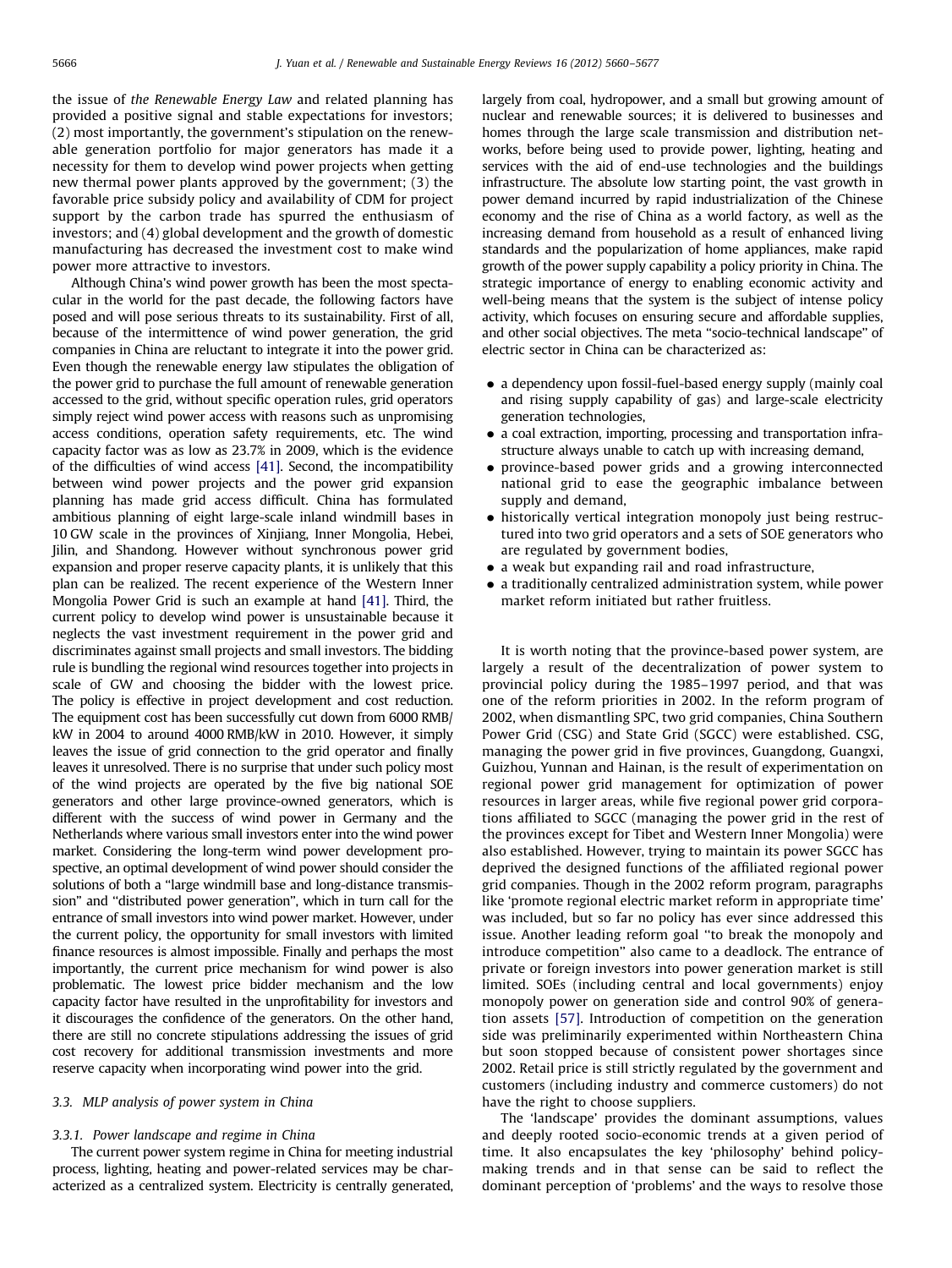<span id="page-7-0"></span>problems in electricity sector. In China key processes that influence or 'drive' the power regime at the landscape level include:

- $-$  the increasing power demand from the industrial sector because of the on-going industrialization process and a big gap in energy efficiency compared with the rest of the world,
- the increasing power demand from households because of increasing income and rapid urbanization,
- a huge population base of 1340 million and still growing,
- the increasing pressure on primary energy supply, environment and ecology because of the heavy reliance on coal,
- global concern of GHG reductions and increasing pressure on China's ''measurable, reportable and verifiable '' obligation to cut GHG emissions,
- China Government's commitments to reduce emissions, and reduce GDP carbon intensity by 40–45% in 2020 as of 2005 and to promote clean energy sources, increasing the share of nonfossil over primary energy by 15% in 2020,
- $-$  concerns over security of primary energy supplies,
- $-$  external factors leading to high and/or volatile oil and gas prices and related concerns over energy affordability and fuel poverty, as well as physical disruption of external supplies (war, terrorism, foreign governments limiting supply, etc),
- the gradual transition of the Chinese economy from centralized planning to a more market based economy that will gradually blend into the global economic system,
- $-$  the international efforts to deliver renewable energy technologies.

Many processes that drive the power landscape in China, such as energy security concern and international factors are the same as other countries face. However, under the macro-economicsocial transition process, the interactions of industrialization, urbanization, and energy-environment-ecology constraints, will pose important impacts on the power landscape, and thus influence the transition pathways. We will address these issues at the end of this section. Meanwhile, the international pressure on China to assume "measurable, reportable and verifiable"  $CO<sub>2</sub>$ reduction targets will intensify during China's growth process. Currently, by emphasizing that as a developing country and according to ''shared but differentiated'' principle, China can and will take active measures to cut  $CO<sub>2</sub>$  emissions so far as they do not impede the economic development. As expected in 2020, per capita GDP of China will exceed 4000 US\$ and in 2030 it is expected to exceed 7000 US\$ (2000 constant prices). It is highly likely that in 2015 when per capita GDP will exceed 3000 US\$ China will step into the upper middle income country group according to the World Bank standard [\[58\].](#page-17-0) At that time, with its raised share of global GHG emissions and the expected intensified international conflicts, it is very likely that Chinese Government would need to take a more positive attitude toward GHG reductions. Thus in the future 5–10 years, the landscape for power sector will definitely experience radical change towards decarbonisation and therefore exert more pressure the power regime to change.

## 3.3.2. Technology niches

A wide range of competing energy technologies are currently being developed, reflecting not only the underlying scientific and technological base but also the perceived opportunities arising from the emerging low-carbon socio-technical regime. Ref. [\[23\]](#page-17-0) has proposed a categorization of these technologies, distinguishing between mature technologies and those that are at various stages of commercialization, demonstration, research and development. Ref. [\[59\]](#page-17-0) also appraises the renewable energy technology progress in China and proposed their categorization. However, their categorizations mainly focus on pure technological level and neglect final consumption as a means for efficiency improvement by technological innovation in the industrial process. Based on their work and adapted to our pathway study purpose, we propose our decarbonisation categorization for power sector transition in China (Table 1). In our categorization, we classify available and potential options into five streams, namely fossilfuel, nuclear, renewable, demand-side and energy carriers and storage technology and appraise the availability of options into typical technology innovation stages: mature, being available at hand with affordable prices in large scale; early commercialization, though technically feasible but still being expensive and in need of technological learning process to become technically effective; development and demonstration; and the research stage. The time line in the table is not strict, given the uncertainty

Table 1

Niche energy technology options analysis.

| Stage of<br>(technology)<br>option                                         | Fossil-fuel based                                                                                                                                                          | Nuclear                                      | Renewables                                                                                               | Demand-side technologies                                                                               | Energy carriers and<br>storage technologies                  |
|----------------------------------------------------------------------------|----------------------------------------------------------------------------------------------------------------------------------------------------------------------------|----------------------------------------------|----------------------------------------------------------------------------------------------------------|--------------------------------------------------------------------------------------------------------|--------------------------------------------------------------|
| Mature                                                                     | USC boilers combined heat and<br>power generation (CHP)                                                                                                                    | Existing fission reactors                    | Wind turbines traditional<br>geothermal technology                                                       | Energy-efficient appliances Batteries<br>compact fluorescent light<br>Industrial process<br>innovation |                                                              |
|                                                                            | Gas (coal bed gas) power<br>generation                                                                                                                                     |                                              | solar heat water system<br>biomass generation<br>Hydropower                                              | House insulation<br>Heat pump (geothermal<br>or air)                                                   | Pump storage                                                 |
| Early<br>commercializa-<br>tion $(6-15 \text{ years})$                     | Some gasification technologies<br>some $CO2$ capture technologies<br>$CO2$ storage (CCS) retrofitting of<br>old boilers to USC                                             | New fission reactors                         | Some wind turbines<br>Biomass boilers biofuels PV buildings LED lighting<br>and CSP<br>Grid modification | Passive solar low-carbon<br>system                                                                     | Fuel cells                                                   |
| Development and<br>demonstration<br>(D&D) stage<br>$(15-20 \text{ years})$ | Some CCS technologies<br>integrated gasification combined (high temperature gas<br>cycle (IGCC) underground coal<br>gasification polygeneration<br>Fischer-Tropsch process | Fourth generation reactors<br>reactors etc.) | Wave Tidal biofuels, e.g.,<br>gasification, AD, transport<br>fuels Grid modification                     | Intelligent buildings smart Hydrogen from gas and<br>meter The internet of<br>things                   | electrolysis Fuel cells                                      |
| Research stage<br>(20 years and<br>beyond)                                 | Novel CO <sub>2</sub> capture technologies                                                                                                                                 | Nuclear fusion                               | Biofuels e.g., pyrolysis<br>enhanced geothermal<br>system<br>New materials for PV                        |                                                                                                        | Hydrogen generation<br>from biomass, waste,<br>nuclear, etc. |

Source: compiled by authors based on [\[17](#page-16-0),24,59-61].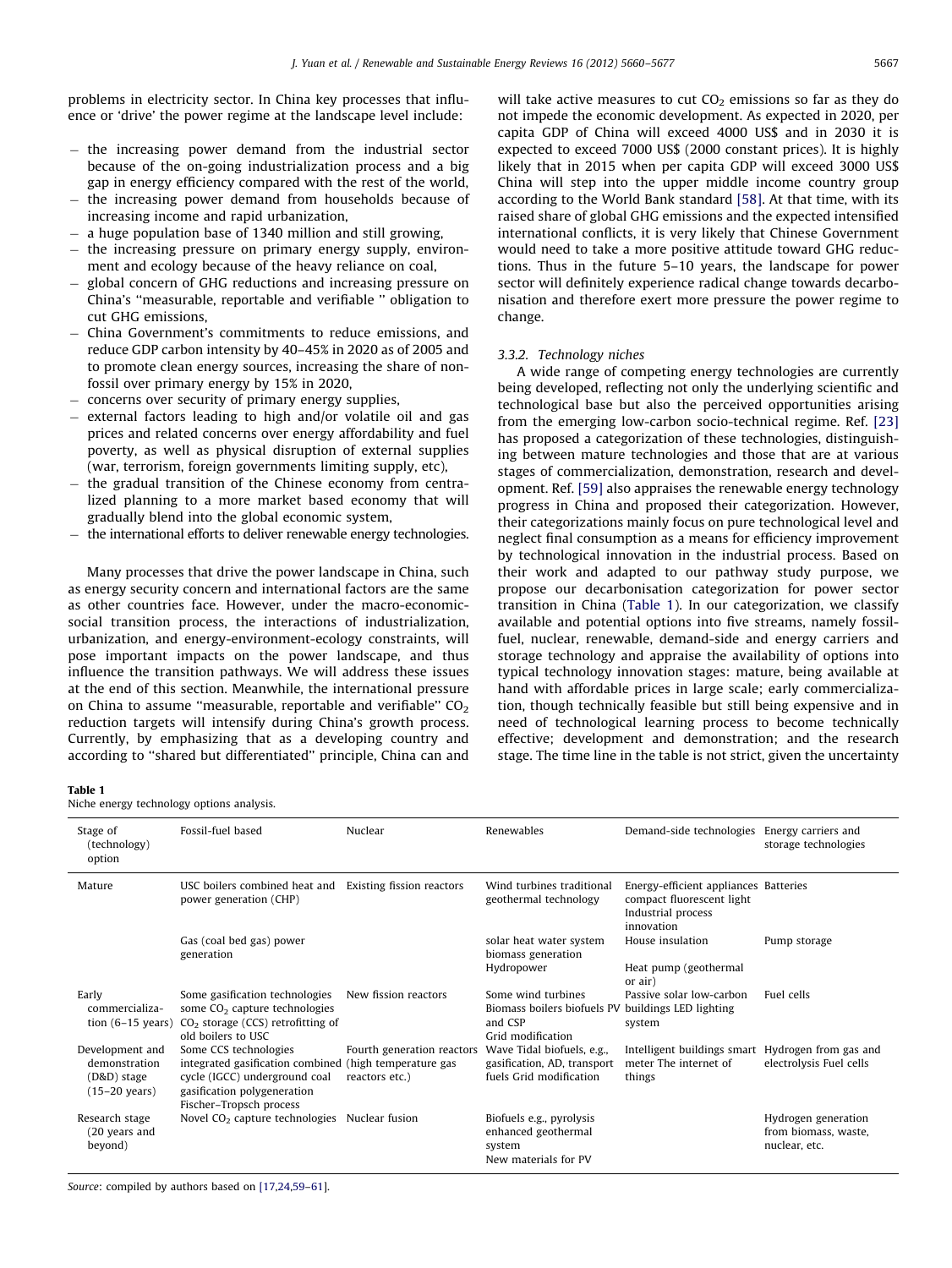in innovation and the inaccuracy of appraisal, and is calibrated based on technology launch (development, introduction and deployment of new technology into widespread use) stage.

As we can see from [Table 1](#page-7-0), on the fossil fuel stream, though in the long-term CCS and IGCC technology is highly promising and thus will provide opportunities for coal remaining in the generation mix, in the near future (less than 10 years), large-scale commercialization of these technology is unlikely and the most reliable options are to rely on USC and CHP to increase the energy efficiency of newly built thermal power plants. On the other hand, with the recent inspiring progress on natural gas exploration and the technology advance in coal bed gas recovery, gas plants for peak load and/or cogeneration have a very promising future. Considering the lower  $CO<sub>2</sub>$  emission factor of gas as of coal, this is helpful for alleviation of carbon emissions.

On the renewable energy stream, hydropower is still expected to take the lead for at least the next decade, because of its low cost and operational superiority. Wind power is the most promising renewable technology besides hydropower. The domestic manufacturing of wind turbines has made significant progress ever since 2002. Currently the mainstream unit is in 1.5–3 MW and the price decreased to around 4000 RMB\H(kW in the end of 2010 (comparable or less than thermal power unit price). Meanwhile the benchmark price for wind power set by NDRC in 2009 ranging between 0.51 and 0.61 RMB\\*/kW h is already lower or approaching peak hour retail power price in some areas. In the end of 2010, domestic manufacturer SINOVEL produced China's first 5 MW turbine unit and it is expected to release the 6 MW unit soon. Another domestic manufacturer XIANGJIANG GOLD-WIND also plans to accelerate the research and development of a 6 MW turbine. When the 5 MW and above units enter the largescale commercialization stage, the technical economics of wind will make the large-scale offshore wind projects feasible. Solar power in China has also entered the early commercialization stage. Some demonstration projects are deployed but power generation price is still high. Currently unit investment for PV in China is around 12,000-14,000 RMB  $\frac{1}{2}$  kW and generation cost ranges between 0.9 and 1.1 RMB  $\frac{H}{k}$  kW h. This cost level is similar to wind power in 2002 and if the successful experience could be copied, solar power would enjoy rapid growth in the coming decade. Biomass generation technology has also matured in China. However, because of the limited supply of energy crops and because of direct competition with other sectors such as agriculture and husbandry, the scale of biomass generation is tiny in only about 1 GW and is thus difficult to become part of the main power regime. On the other hand, the development of small-and medium-scale distributed biogas or waste generation in rural or urban areas is promising. Globally, other renewable generation technologies such as tidal power, wave power and other novel options are still in their early research stage in China and we have to wait for at least 15 years or more for their commercialization.

On the demand side, there are some novel techniques to conserve primary energy and power in buildings as 'low carbon buildings' in the medium-and-long term perspective, but the most important near-term options are innovation in industrial processes to ease power demand in production. For options to save energy consumption in buildings, considering the low turnover rate of houses (a typical house will be used for at least 50 years) even there are available options for new housed as passive solar technique, simpler building refurbishment technique such as improved insulation and double or triple glazing will be the most cost-effective and easy to implement.

With regard to energy carriers and storage streams, fuel cell and hydrogen from various sources are still at the early research stage, promising but unavailable for large-scale application for at least 20 years. The current mature options as batteries and pump storages are energy-consuming for power storage and thus can only be used for small-scale or spare applications.

And finally we discuss the nuclear power stream. By the end of 2008, Chinese nuclear power capability in operation was 9 GW. China's mid-and-long-term Nuclear Power Development plan and its revision [\[62\]](#page-17-0) suggests that by 2020, the operation capability will be 60–70 GW with 30 GW under construction, and the capability of nuclear power will be more than 5% of overall installed capacity. Currently there is widespread and hot debate on the future of nuclear power and Chinese government also temporarily suspends approval of new nuclear projects as a response to the serious nuclear accident in Japan [\[63\]](#page-17-0). As a result, China government will put more attention on hydropower, wind and solar power to meet the 15% clean energy goal in 2020. Nonetheless we argue that the underlying trend of nuclear power in China will not be radically changed, due to three reasons. First, China relies on nuclear power for 5% primary energy supply given the still small scale of non-hydro renewable; second, with the increasing international pressure to reduce carbon emissions, nuclear power is a "must" choice for China; and third many countries and regions have high nuclear shares over the generation mix, e.g., France (77%), Japan (33%), the US (20%) and European Union (35%), while China (2.1%) is far lower. Actually, in the National Energy Work Conference held in January 2011, the previous 40 GW goal for 2020 was revised as 80 GW (thus double the goal proposed in 2007). And the newly published 12th national economic and social development plan (FYP) outline (the topmost economic plan in China) at 16th March 2011 states nuclear power policy ''On the base of guaranteed security develop nuclear power efficiently '' and ''develop nuclear power in eastern coastal and some developed inland areas'' [\[64\].](#page-17-0)

### 4. Pathways towards low carbon power system in China

#### 4.1. Landscape prospect

China has experienced rapid economic growth for more than three decades. According to [\[46,48\]](#page-17-0), per capita GDP in China grew at an accelerating rate, with the compounded annual growth at 7.7%, 9.25% and 9.38% for the last three decades. The Chinese government has proposed an economic growth goal in 2000 that per capita GDP will surpass 3000 US\$ (2000 price). However because of the rapid growth in the past decade in 2010 per capita GDP already reached 2330 US\$. Trying to describe the realistic picture, we thus choose a set of rates in linear decreasing trends and suppose them at 8.2%, 6.8%, 5.9% and 5.1% for the next consecutive five-year till 2030 (compound annual growth rate at 6.5%) to calculate the per capita GDP for landscape analysis. For demography, with the growth rate peaking during the 1980s, there is obvious trend to slow-down in the past two decades. Also, there is widespread discussion on China's population dynamics and the consensus is that population will peak around 2020 and will decrease slightly afterwards [\(Table 2\)](#page-9-0).

Output structure will also exert significant impact on energy and power demand. Currently in the group of lower middle income, China's output is predominantly secondary industry (especially the manufacturing sector) and is lower in tertiary industry. However with the ongoing industrialization process, the share in the secondary industry will not decrease significantly until 2020, thus will pose a great challenge to China's energy supply and low carbon development.

According to the above analysis, the baseline socio-economic prospective is complied in [Table 3](#page-9-0). In the prospective, in 2015 when per capita GDP exceeds 3000 US\$ China would step into the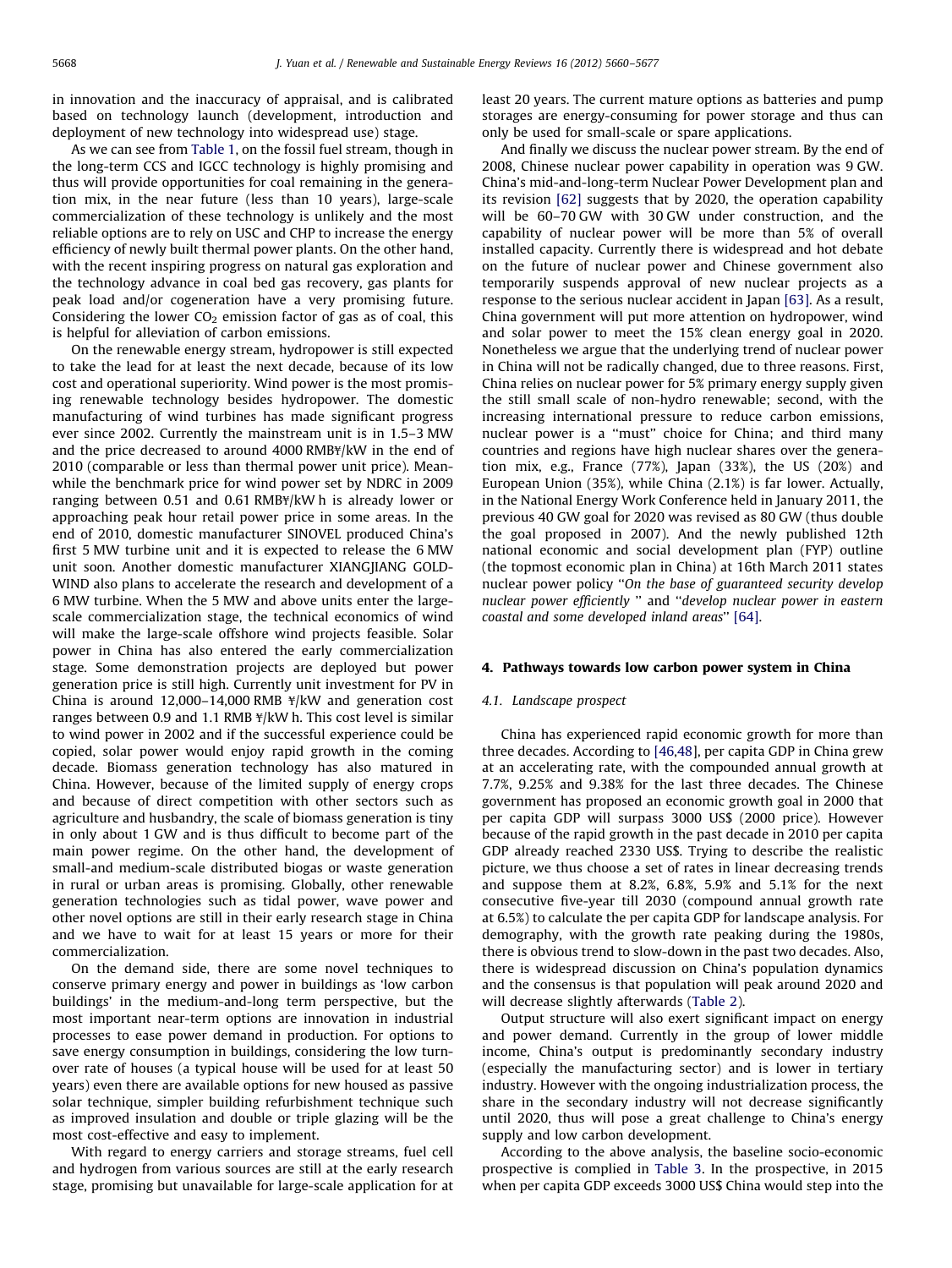<span id="page-9-0"></span>

| Table 2                                                    |  |
|------------------------------------------------------------|--|
| Historical key socio-economic series for China, 1971-2010. |  |

|                 | Year/period   | Per capita GDP (2000 US\$) | population (million) | GDP (billion 2000 US\$) |
|-----------------|---------------|----------------------------|----------------------|-------------------------|
| History data    | 1971          | 127                        | 841                  | 107.1                   |
|                 | 1980          | 186                        | 981                  | 182.9                   |
|                 | 1985          | 290                        | 1051                 | 304.5                   |
|                 | 1990          | 392                        | 1135                 | 444.6                   |
|                 | 1995          | 658                        | 1205                 | 792.8                   |
|                 | 2000          | 949                        | 1263                 | 1198.5                  |
|                 | 2005          | 1451                       | 1305                 | 1893.4                  |
|                 | 2006          | 1611                       | 1312                 | 2113.0                  |
|                 | 2007          | 1809                       | 1320                 | 2387.7                  |
|                 | 2010          | 2327                       | 1340                 | 3120.4                  |
| Growth rate (%) | $71 - 80$     | 3.53                       | 1.411                | 4.98                    |
|                 | $80 - 90$     | 7.7                        | 1.468                | 9.28                    |
|                 | 90-2000       | 9.25                       | 1.069                | 10.42                   |
|                 | $20.000 - 10$ | 9.38                       | 0.604                | 10.04                   |

Note: [\[46\]](#page-17-0) for 1971–2007 data and [\[65\]](#page-17-0) for 2008–2010 data.

## Table 3

Key socio-economic variable baseline and BAU power demand scenario for landscape analysis in China.

| Year | per capita GDP<br>(2000 US\$) | population<br>(million) | GDP (billion<br>2000 US\$) | Output structure (%) |           |          | Electricity demand<br>(TW h) | Per capita electricity<br>consumption |  |
|------|-------------------------------|-------------------------|----------------------------|----------------------|-----------|----------|------------------------------|---------------------------------------|--|
|      |                               |                         |                            | Primary              | Secondary | Tertiary |                              | (KW h/person)                         |  |
| 2010 | 2327                          | 1340                    | 3.120.4                    | 10.2                 | 46.8      | 43       | 4,056                        | 3000                                  |  |
| 2015 | 3451                          | 1390                    | 4.797                      | 10                   | 46        | 44       | 5,628                        | 4050                                  |  |
| 2020 | 4795                          | 1450                    | 6.952                      | 9                    | 45        | 46       | 7.503                        | 5170                                  |  |
| 2025 | 6386                          | 1420                    | 9.069                      | 9                    | 42        | 49       | 9.514                        | 6700                                  |  |
| 2030 | 8190                          | 1400                    | 11.465                     | 8                    | 40        | 52       | 11,091                       | 7920                                  |  |

#### Table 4

Comparison of per-capita electricity consumption for different income group and countries [\[66\].](#page-17-0)

| Unit: KW h/person    | 1971 | 1980   | 1990   | 2000   | 2005   |
|----------------------|------|--------|--------|--------|--------|
| high income          | 4271 | 5.871  | 7.390  | 8.934  | 9.403  |
| upper middle income  | 663  | 1.146  | 2.617  | 2.477  | 2.749  |
| lower middle income  | 383  | 469    | 678    | 708    | 891    |
| World                | 1198 | 1.583  | 2.121  | 2.389  | 2.673  |
| <b>United States</b> | 7517 | 9.862  | 11.713 | 13.670 | 13.692 |
| Canada               | 9301 | 12.764 | 16.109 | 16.991 | 17.319 |
| Japan                | 2531 | 2.950  | 3.546  | 4.080  | 4.061  |
| Germany              | 4062 | 5.796  | 6.640  | 6.636  | 7.113  |
| France               | 2812 | 4.527  | 6.127  | 7.485  | 7.944  |
| United Kingdom       | 4252 | 4.684  | 5.357  | 6.115  | 6.252  |
| Italy                | 1949 | 2.318  | 2.586  | 2.997  | 3.120  |
| China                | 151  | 282    | 511    | 993    | 1.783  |

upper middle income group, and in 2030 when per capita GDP exceed 8000 US\$ China would approach the floor level of high income group. Our prospective is largely in accordance with China Government's long-term vision of ''build a well-off society in allaround way in 2020''. Meanwhile the share of secondary will drop to 46% in 2015 and 40% in 2030, while the share of tertiary of will increase to 44% in 2015 and 52% in 2030. With per capita GDP approach 5000 US\$ in 2020 and exceed 8000 US\$ in 2030, considering the rapid growth in the past decades and the ongoing industrialization process, we assume that China's per capita electricity consumption will exceed 4000 kW h in 2015 (about the level of high income country group in 1970s), 5000 kW h in 2020 (approaching high income country level in 1980s) and approach 8000 kW h in 2030 (about the level of US in the 1970s and the high income country group in the middle of 1990s) (see Table 4). Accordingly, we compile a baseline power demand for analysis. Electricity demand would reach 7500 TW h in 2020 and 11,090 TW h in 2030.

When the size of the economy size more than triples and at an income level where consumption is bound to take off, what are the most important factors that exert pressure on China's power system regime? Here we will brief analyze four of them as industrialization, the built environment, electric appliances (household and commerce applications) and transportation.

The leading important factor is the industrialization process. During the past decade, the growth of energy-intensive products such as steel and cement etc. in China has been very fast. According to [\[67\]](#page-17-0), China accounts for 70% of the increased production in crude steel, 83% in cement and 118% in steel material during 2000–2008, which implies that with the increasing pressures of energy and environment for the industrialized nations (especially the Annex I Kyoto Parties), more energyintensive products are outsourced to China ([Table 5](#page-10-0)). On the other hand, energy efficiency in China's manufacturing sector is significantly lower than developed countries, because of the laggard technology and the low value added. Because of international trade and the vast domestic demand, though the share of manufacturing sector in total GDP will decrease, heavy industry will experience significant growth and the absolute size of manufacturing sector will more than double in 2020 and triple in 2030 as of 2010, thereby resulting in vast growth of power demand and posing perhaps the biggest challenge to low carbon electricity transition in China. Therefore, a well-designed industry policy to guide the healthy development of the manufacturing sector, as well as strict energy efficiency standard to promote conservation will be among the most important options in China.

The second important factor is urbanization. Together with the increase of income, it will exert significant impact on the power system in two ways. First, urbanization is the aggregation of population in urban areas. The urbanization rate in China increased from 36.2% to 46% from 2000 to 2010 (implying 14 million citizens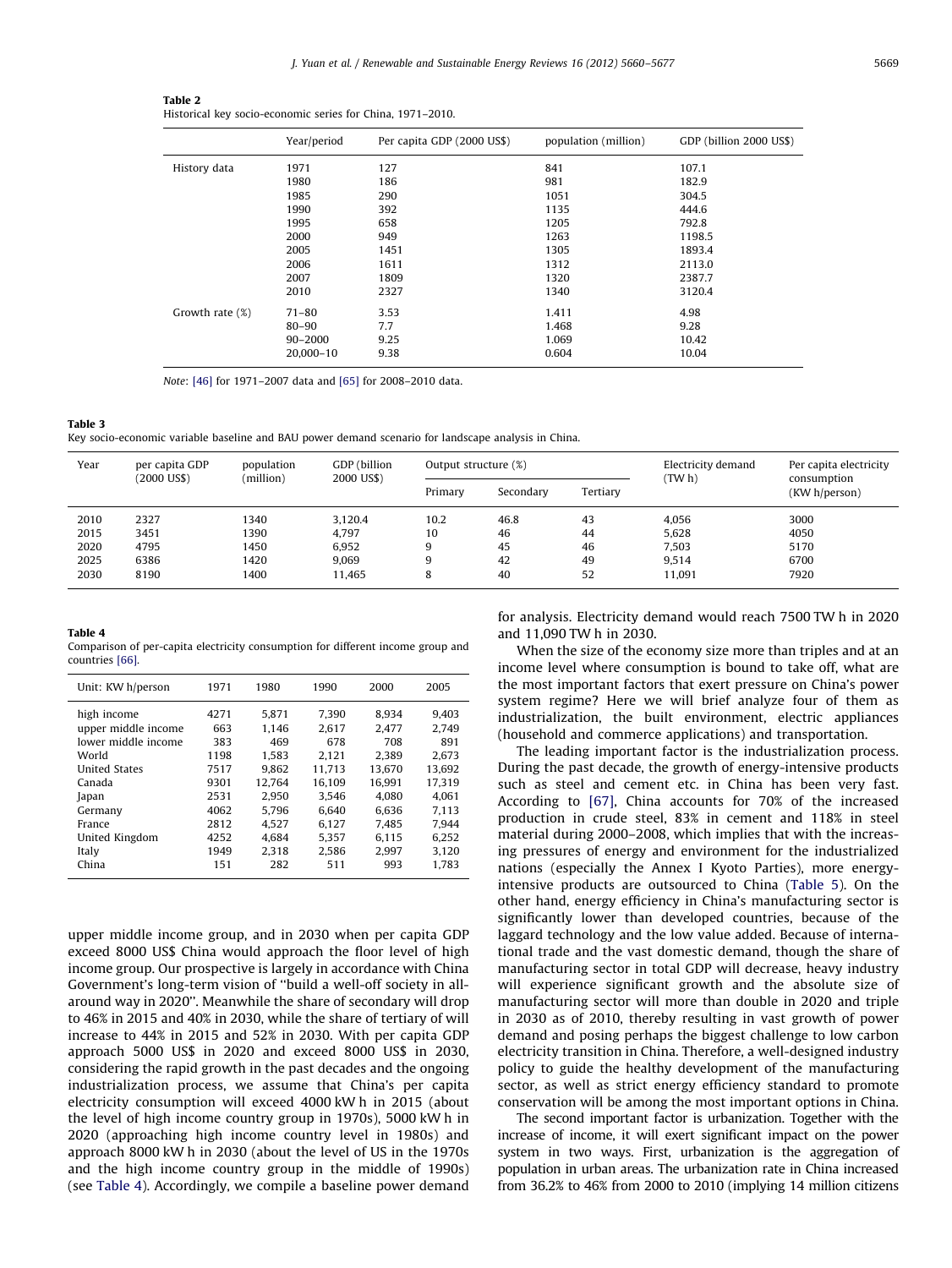#### <span id="page-10-0"></span>Table 5

Comparison of selective energy-intensive products production in China and the world [\[67\].](#page-17-0)

| Units: 10 thousands tonnes         | 2000   |         |                    | 2008    |         |                    | China share in the<br>growth $(\%)$ |  |
|------------------------------------|--------|---------|--------------------|---------|---------|--------------------|-------------------------------------|--|
| Selective energy-intensive product | China  | World   | China share $(\%)$ | China   | World   | China share $(\%)$ |                                     |  |
| Crude steel                        | 12.770 | 57.009  | 22.4               | 56,900  | 120.000 | 47                 | 70                                  |  |
| Steel materials                    | 14.121 | 92.947  | 47                 | 69.600  | 140.000 | 50                 | 118                                 |  |
| Cement                             | 59.700 | 175.588 | 34                 | 163.000 | 300,000 | 54                 | 83                                  |  |
| Sodium hudroxide                   | 648    | 4.500   | 14.4               | 1.718   | 5.866   | 29.3               | 78                                  |  |
| Calcined soda                      | 803    | 3.460   | 23.2               | 1.553   | 4.800   | 32.4               | 56                                  |  |
| Ethylene                           | 479    | 9.000   | 5.3                | 2,431   | 12.040  | 20.2               | 64                                  |  |

moving into cities annually) and will increase to 56% in 2020 thus resulting in vast housing demand. China has set the goal of constructing new homes for 400 million people by 2017 [\(\[17\]](#page-16-0) p. 265). Houses are built for the long-term, on the expectation that houses will be used for 50–70 years or more. On one hand, house is a kind of stand-alone system implying that a new house could be built using the most modern and energy-efficient technologies (passive solar house for example) available without regard for how other houses in the surrounding area have been built. On the other hand once built in its life cycle, buildings will consume substantial amounts of energy for lighting, ventilation, cooling and heating purpose. It is reported that the energy consumption per square meter in the existing 40 billion square meters of housing in China is three times of that in advanced countries, while 90% of newly built houses are energy-inefficient. Hence to cope with the impact of urbanization and reduce the power demand in buildings, it makes sense to immediately implement as much available energy-efficient house technology as possible in the new construction projects. On the other hand, refurbishment of existing houses, by improved insulation, new heating systems such as heat pumps to replace central air-conditioning can improve energy efficiency remarkably.

Urbanization will also result in the expansion of cities, in turn result in increasing demand on regional transportation. The relationship between transportation and power sector is complicated. On the one hand, all kinds of biofuels could also be used for power generation. Considering the gigantic oil demand in the future, the inadequate domestic oil supply and the already high oil import dependence rate (50% in 2009), biofuel should take priority over bio-generation whenever possible. On the other hand, the technology of next generation vehicles, hydrogen/fuel cells or battery driven, will have significant impact on power sector. However, according to [\[68\]](#page-17-0), hybrid electric vehicle technology may be the only one mature enough in the next 10 years. Pending significant improvements in battery technology, plug-in hybrids could possibly start making an impact in about 10 years, while vehicles powered by fuel cells are unlikely to enter highvolume production in less than 20 years. Whatever technology evolves, power demand will be significantly pushed up, by direct consumption by batteries or indirect consumption by hydrogen/ fuel production. Considering the vast growth potential of private car demand [\[69\]](#page-17-0), transportation alone will magically increase power demand in China.

With growing per capita GDP and more disposable income, electric appliances will be popularized in households. Comparing the difference of appliance inventories in rural and urban families [\[46\]](#page-17-0), there is vast potential for demand growth for kinds of appliances such as refrigerators, washing machines, computers etc., which in turn will consume more electricity (Table 6). On the other hand, with the expected rapid growth of the service sector in the coming two decades, the popularization of office automation and more large scale power-consuming data centers put into operation in the future, there will be growth of power consumption by appliances in the service sector.

#### Table 6

Comparison of selective electric appliances in rural and urban families [\[46\].](#page-17-0)

| Units/100 households |       | Urban family |      | Rural family |  |
|----------------------|-------|--------------|------|--------------|--|
| Year                 | 2005  | 2009         | 2005 | 2009         |  |
| Washing machine      | 95.5  | 96.1         | 40.2 | 53.1         |  |
| Refrigerator         | 90.7  | 95.3         | 20.1 | 37.1         |  |
| Air-conditioner      | 80.6  | 106.8        | 6.4  | 12.3         |  |
| Color TV             | 134.8 | 135.6        | 84   | 108.9        |  |
| Computer             | 41.5  | 65.7         | 2.1  | 7.4          |  |
| Private car          | 3.4   | 10.9         |      |              |  |

#### 4.2. Possible pathways

According to the above analysis, to break the carbon lock-in and ease the intensified international pressure in the future, the only feasible options for China are: (1) a more balanced economic growth plan, which calls for effective and practical development policies, especially policies for industrial sectors; (2) more energetic efforts on energy efficiency (technological innovation in manufacturing sector, improved energy efficiency in buildings, high energy efficient appliances, and comprehensive city, transportation and building planning) would be vital to avoid the potential future demand; (3) more penetration of clean energy sources in primary energy supply, especially more radical development of hydro, wind and solar power in the near future, (4) more joint research and development (R&D) and commercialization efforts with international partners to deliver CCS and carbon gasification technologies in the medium future, considering the unavoidable role of coal in China's energy system; and (5) more active science and technology research input in fusion nuclear and next generation hydrogen alternatives in the hope to replace the current hydrocarbon based energy source.

In this section, to explore a range of potential transitions associated with China's power system decarbonisation in a long-term perspective, we are determined to probe the overall canvas and will not constrain ourselves to technique or engineering details. Because of the endogenous uncertainty in system innovation process and the vast complexity of the topic itself, the picture is destined to be imperfect, harsh and speculative. A twostage approach is employed in the study, with the first stage ranging 2010–2020 while the second 2020–2030 for convenience of analysis and also to approximately cater to the technological innovation stages. Then different technology options are classified into the reproduction, transformation, substitution, reconfiguration and de-alignment/re-alignment pathways according to their respective property in the transition process. [Table 7](#page-11-0) lists the possible options in every pathway for two stages [Table 8.](#page-11-0)

For the first stage, the feasible pathways will focus on reproduction, transformation and substitution. In the reproduction pathway, considering the already high energy efficiency of coal power plants in China, the effect of regular efficiency enhancements in existing units would be tiny, but replacement of small-scale inefficient units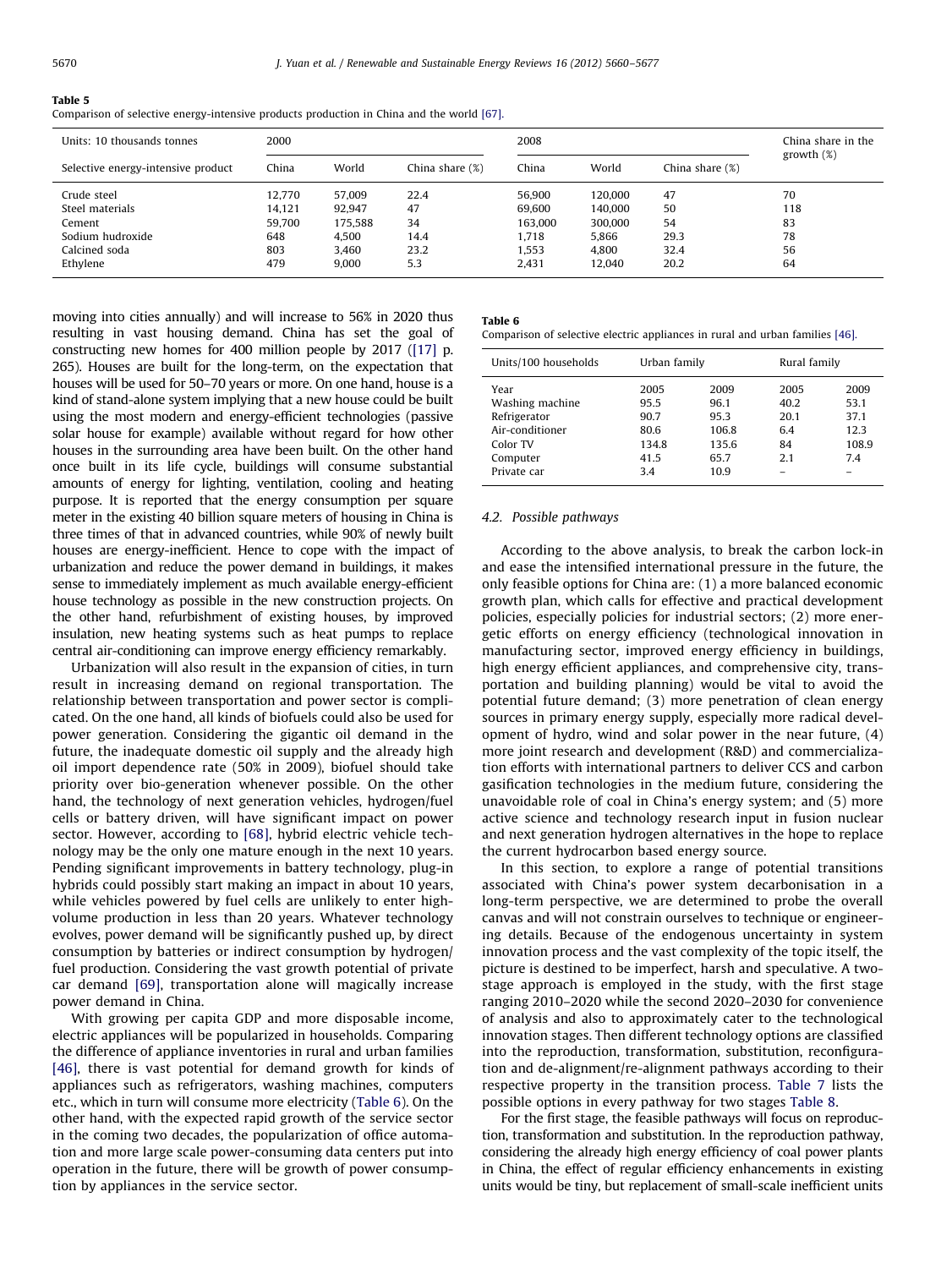#### <span id="page-11-0"></span>Table 7

Possible power system transition pathways in China.

| <b>Stage</b><br>Pathway                                                                                         | First stage: 2010-2020                                                                                                                                                                                                                      | Second stage: 2020-2030 (and beyond)                                                                                                                                                                                                                                                     |
|-----------------------------------------------------------------------------------------------------------------|---------------------------------------------------------------------------------------------------------------------------------------------------------------------------------------------------------------------------------------------|------------------------------------------------------------------------------------------------------------------------------------------------------------------------------------------------------------------------------------------------------------------------------------------|
| <b>Reproduction:</b> efficiency<br>enhancement in coal-based large-<br>scale power system                       | Regular efficiency enhancement; CHP; substitution of small scale Same as first stage<br>inefficient unit with UVC unit; power grid operation optimization                                                                                   |                                                                                                                                                                                                                                                                                          |
| <b>Transformation:</b> minor modifications<br>to coal-based large-scale power<br>system                         | Demand side options as technology innovation in industrial<br>process, popularization of energy efficient appliances, house<br>refurbishment such as insulation and double glazing; isolated<br>distributed generation (DG) in remote areas | Low carbon building                                                                                                                                                                                                                                                                      |
| <b>Substitution:</b> technology substitution<br>or power demand substitution<br>within centralized power system | Gas power, waste (biogas) power and/or $gas +$ CHP; fission nuclear<br>power; inland and onshore wind power; solar power in<br>demonstration and commercialization; heat pump; passive solar                                                | $Gas + CHP power$ ; GIF nuclear; offshore wind power;<br>advanced solar power; fuel cells; MicroCHP                                                                                                                                                                                      |
| Reconfiguration: major modification to<br>coal-based large-scale power system                                   | CCS research and experiment and demonstration; Fuel cells<br>research and experiment and demonstration; Centralized power<br>$grid + solar/wind/hydro/biogas$ and other combined DG                                                         | Regional power $grid+ultra$ voltage transmission<br>$connection + expansion$ of kinds of DG technologies<br>including fuel cells                                                                                                                                                         |
| De-alignment/re-alignment: power<br>system coevolves with hydrogen/fuel<br>cell technologies                    | Research and development of hydrogen technology                                                                                                                                                                                             | Possible Macrogird with large-scale $UVC + CCS$ units and<br>other traditional carbon-free units or large scale fuel cell<br>plants based on underground coal gasification + hydrogen<br>production as carriers+Possible DG and Microgrid with<br>fuel cell, wind, solar and other units |
|                                                                                                                 |                                                                                                                                                                                                                                             |                                                                                                                                                                                                                                                                                          |

#### Table 8

Comparison of two opposite policy fault-lines on innovation [\[33\].](#page-17-0)

| "Let market do it" fault-line view                                                                                                                                       | Correct fault-line                                                                                                                                             |
|--------------------------------------------------------------------------------------------------------------------------------------------------------------------------|----------------------------------------------------------------------------------------------------------------------------------------------------------------|
| Is undefined-all 'innovation' being good                                                                                                                                 | An understanding of what 'innovation' is and that not all of it is 'good'                                                                                      |
| Supports economically rational policies which complement large-scale, status quo                                                                                         | An acceptance that markets are not the best way forward for making all choices-                                                                                |
| companies rather than policies which encourage, create or reach multi-scale,<br>multi-diverse unknown outcomes                                                           | although certainly they are for many decisions (if not the majority) and will<br>continue to be central to any future sustainable energy system                |
| Believes in linear, predictable development or innovation (which enables a                                                                                               | That it is not only acceptable to 'pick' a technology to support but necessary to                                                                              |
| predictable known outcome from policies)                                                                                                                                 | 'channel' innovation policies                                                                                                                                  |
| Considers quantitative economic as superior to broad qualitative analyses, not<br>least because it finds the latter difficult to incorporate                             | That choosing to support an environmental potion, which may not be a least-cost<br>measure, rather than choosing the economic or market option, may be         |
|                                                                                                                                                                          | appropriate, necessary and sensible and provide a great deal of additional value,<br>albeit not in a way which is able to be valued monetarily                 |
| Considers broad carbon reduction policies superior to focused, technology policies<br>because the latter have to 'pick' a set of technologies or a particular technology | Accepting that trying to meet the challenges of climate change is a 'system' issue<br>not a technological-only issue                                           |
| Consider risk as an important stimulator in innovation while policies which reduce The risk and transactional cost of innovation is directly affected by the policy,     |                                                                                                                                                                |
|                                                                                                                                                                          | risk, inevitably, soften competitiveness which in itself must be undermining to which should tries to reduce it to encourage entrance and learning-by-doing at |
| incentives which lead to the 'right' answer                                                                                                                              | reasonable input of the government                                                                                                                             |

with UVC or CHP units is promising. In the transformation pathway, technology innovation in industrial process, popularization of energy efficient appliances, refurbishment of existing housing to increase energy efficiency, promotion of distributed generation in remote regions with alternative clean energy sources would be priorities. In the substitution pathway, developing safer fission nuclear power in eastern coastal regions, developing a large inland and onshore wind power base, large-scale CHP gas power in relatively developed eastern regions, small and medium scale waste (biogas) CHP generation to provide local grid would be priorities. Particularly, solar power could be promoted by employing even more policy incentives to breed another important alternative renewable in China as soon as possible. Heat pump and passive solar technology which can substitute power demand substantially in household and office building could also be promoted. During the first stage, though there will be no obvious progress in reconfiguration and de-alignment/re-alignment pathways, proper R&D input in related technology, especially CCS, coal gasification, hydrogen production, fuel cell, next generation nuclear power etc and investment in their demonstration and commercialization is very important. For such a tremendous work, hand-in-hand cooperation with international partners on selective promising technology is a priority.

For the second stage, with the increasing share of renewables in different scales and breakthroughs in next generation nuclear and energy carrier/storage technologies, a multi-layer power system, consisting of large centralized units such as  $UVC+large$ scale hydropower+nuclear+gas units interconnected by an ultra-high voltage DC/AC transmission system as the upper layer (macrogrid), thousands of regionalized medium scale renewables, CHP gas and/or biogas with fuel cells power as backup and other power storage facilities interconnected to macrogrid as the middle layer (mesogrid) and millions of localized small-andmedium renewables, microCHP with small scale fuel cells, interconnected with the regionalized Grid as the bottom layer would be gradually shaped. Hydrogen and fuel cell would serve as vital energy carrier/storage facilities in the system.

## 5. Policy design implications for transition management

## 5.1. Basic assumptions on policy design

In analyzing the failure of the UK government in promoting sustainable energy, [\[33, p. 12–13\]](#page-17-0) highlights the importance of Regulatory State Paradigm and the related policies on innovation process, which is vital to sustainable energy transition. According to [\[33\]](#page-17-0), the challenge of successfully achieving a transition to a sustainable energy system, rests on the ability of policy makers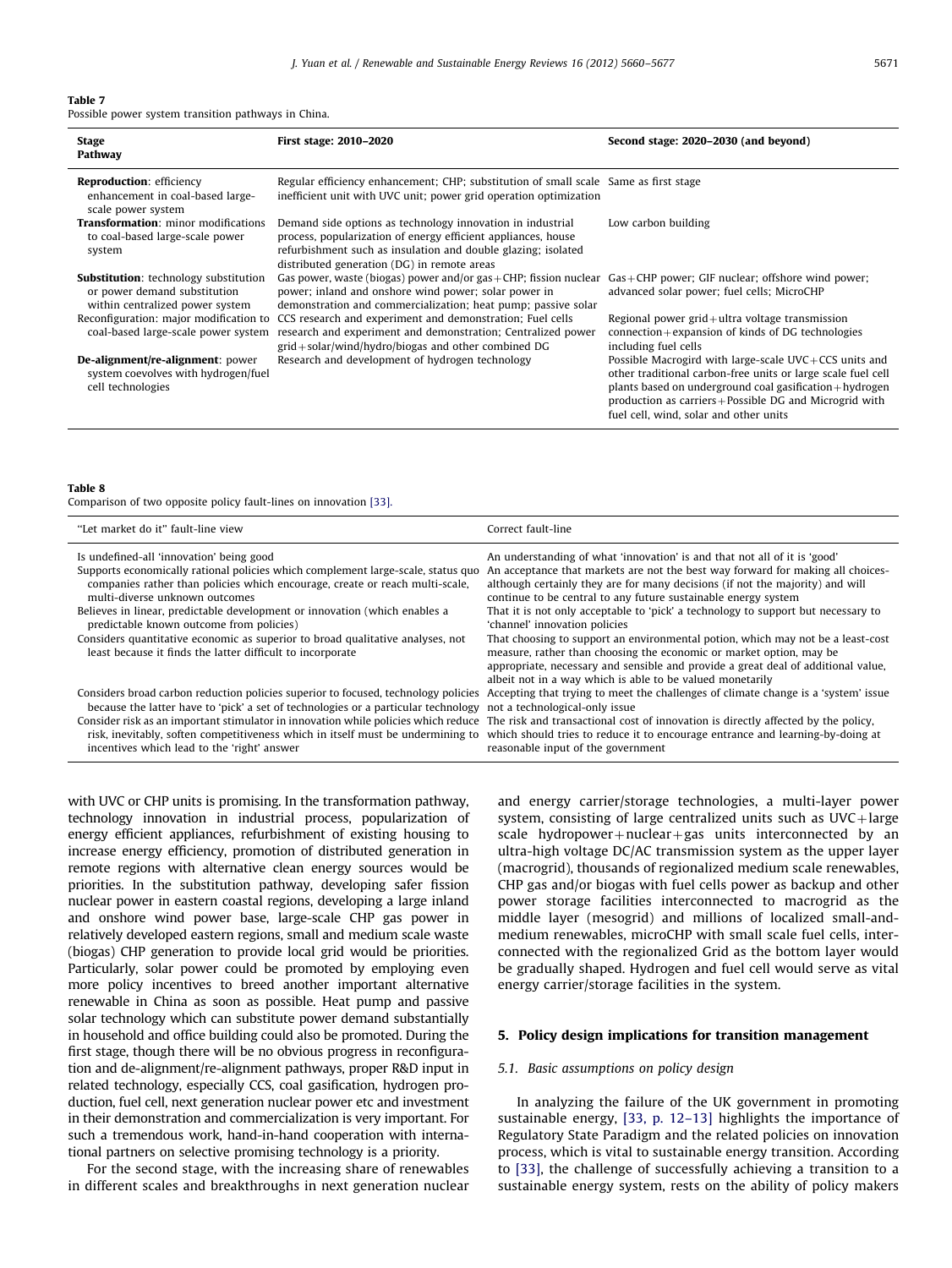(at all levels and in all positions) to encourage and enable the necessary changes or innovations at the energy system level, at a firm level, and also in the patterns of sustainable consumption and behaviors across society. However, the logic of market rests on cost-efficiency and may obstruct innovation when the price is uncompetitive. Government action should be focused on establishing a selection environment which is conductive to 'innovation' and to try to 'channel' the innovation as far as possible in the right 'direction'. Particularly 'not all innovation is good', in this situation Governments cannot 'leave' it to technology and fuel blind markets but do have to make a choice about what kind of energy future they want. Hence it is naturally that market approach alone is not enough and regulated approach is neces-sary. Ref. [\[17, p. 98\]](#page-16-0) also argues that market economy is very efficient for the allocation of resources, but only in a slower evolution process. Also sometimes market is not perfect because of ''path lock-in''. On the other side, because of limited time and resources, we need to rapidly expand the use of existing energyefficient technologies and products and develop a number of new alternatives, which is rightly the advantage of planning. Ref. [\[70\]](#page-17-0) also argues that the energy transition for the U.S. needs a planned program similar to the American Apollo program that put a man on the Moon in 1969. Besides, [\[60\]](#page-17-0) also argues for a federal program to stimulate innovation in energy technology in the U.S.

#### 5.2. Policy design implications for China

In considering the policy fault-line for innovation, a natural question is how to manage the energy transition process. Therefore, a clear understanding of the innovation process is important. According to the standard pipeline model in innovation theory, a typical innovation process is as the follows: research that stems from the curiosity of scientist or inventiveness of engineer leads to an invention, which requires development to ready it for prototyping and then for commercialization. This model stresses the process of technology supply-push, in which new technologies evolve and push themselves into the marketplace. The major obstacle to innovation of this kind, namely the ''valley of death'' in the literature, is the gap in support and financing between basic research and later-stage development. As a result, the success of many major innovations has typically depended on a strong injection of public money enabling them to bridge this valley of death [\[60\].](#page-17-0) On the reverse side, according to market-pull model, most new products stem from the more mundane process of market or demand pull, during which a market opportunity gives rise to an innovation, which eventually creates requirements for the development and lastly for research. However, the innovators make these long-term investments on new technologies in research, development, and demonstration only when they are convinced that the new environment is here to stay, at least long enough for the resulting technologies to be preferred and come to the market. While these two theories address on the process by which innovation occurs and the external influences to which it responds, the third theory, innovation organization addresses the management of innovation and the organizations in which it takes place. Accordingly, organization mechanisms are needed to help bridge the gaps between public and private sectors and institutions are needed to help smooth the interaction between public, private and academic sectors. However, energy poses multiple challenges to the models in innovation in that the solution to energy transition is a vast and complex array on both the supply and demand sides while the powerful entrenched array of incumbents is resistant to change.

Regarding energy transition management, [\[17\]](#page-16-0) proposes a fourstep framework, in which analysis of the overall situation and possible solutions is the first step; in the second step a high-level map of the general direction of change, or strategy is formulated; then in the third step numbers of plans, varying on the stages of the different technologies, are developed based on the strategy; and finally is the managed change. Ref. [\[60\]](#page-17-0) also proposes four-step framework for restricting energy revolution as: first, categorize the many and diverse technologies according to their varied launch paths; second, match launch paths to policy packages; third, identify the institutional gaps, and finally fill in the gap. In our viewpoint, the former is largely top-down while the latter is more bottom-up. Combining these two frameworks we propose an interactive framework for China's power sector transition management as shown in [Fig. 6.](#page-13-0)

For the top-down line, a long-term vision for electricity in China will be drafted first to guide electricity planning [\[71,72\]](#page-17-0). The overall planning then in turn guides more practicable sector plans and detailed implementations, for example, renewable generation planning for the next three decades, smart grid planning and its stage by stage implementation, energy efficient building programs, etc. On the bottom-up line, proper policy packages need be designed to support the implementation of sector planning and programs. Whether the policy for a specific energy technology is in the front end support or back end incentive and regulations depends upon the scientific technology path appraisal based on the state-of-art technology and market development. It should also be noticed that these designed policy packages, will in turn change the resource availability, basic science advance and technology potential on one hand, landscape and regime for energy, industry policy etc on the other hand, which in turn will exert new pressure and opportunity for the shaping of long-term vision.

According to the innovation theory, 'front end support', including research and development (R&D), prototyping and demonstration (P&D), public–private partnerships (PPP), monetary prizes for innovators, support for technical education and training is vital for supply-push innovation, while 'back end support', economic incentives and regulatory requirements or mandates to encourage innovation is vital for market-pull innovation. The back end economic incentive includes tax incentives and credits, loan guarantees and low-cost loans, price guarantees, government procurement programs, new-product buy-down programs and general and technology-specific intellectual property policies. On the back end regulation side, policy package includes government standards as appliance standards, energy technology (efficiency) standards in the building and construction sectors, regulatory mandates, such as renewable portfolio standards for utilities, fuel standards, fuel efficiency standards and emission taxes, etc. For all kinds of technology, there is an important role for the government to implement transitional R&D to overcome "death valley" at different launch stages are necessary, on the other hand, there is also an substantial role for government supported R&D to facilitate the secondary and incremental innovations (or the technology learning) in the manufacturing process.

Though the purpose of the paper is not a case-by-case technology appraisal and policy recommendations as done in the previous work, here some technologies will be briefly discussed to demonstrate how to design policy packages according to the state and nature of the specific technology. Five representative technology/classifications are chosen in this section, namely large scale on-grid wind/solar, small off-grid wind/solar distributed generation, energy efficient building, CCS, and nuclear technologies.

As analyzed in the Current power landscape and niche in China section, from many perspectives, China has achieved great success in developing wind power from small scale off-grid niches gradually into the mainstream power regime. However, there are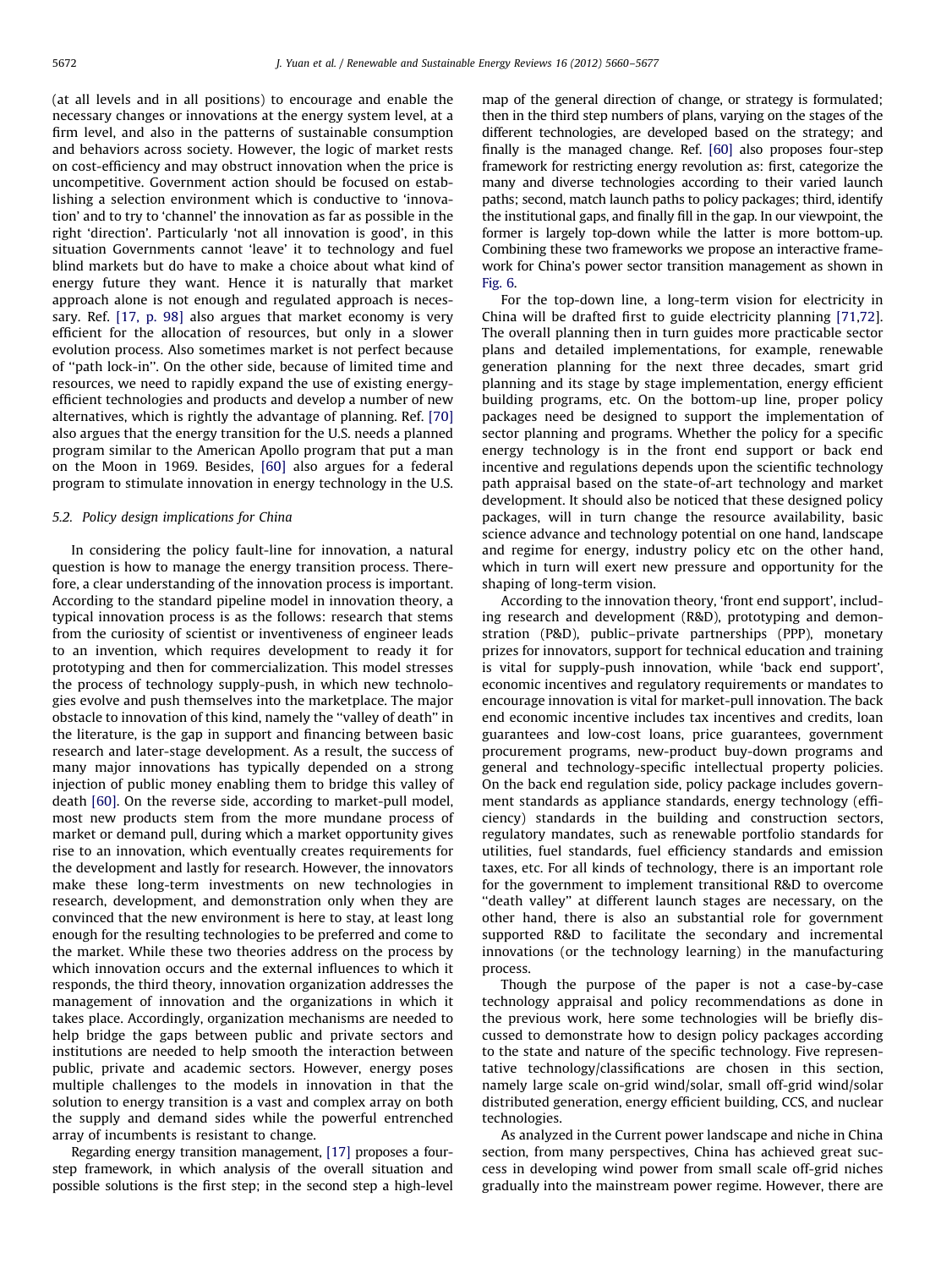<span id="page-13-0"></span>

Fig. 6. An interactive management framework for Power transition in China.

many obstacles preventing the acceleration of wind power and deserving special attention for policy design. For solar power because of the still high cost (PV or CSP) the generators have not incentive to install solar capacity. On the other hand, without substantial learning-by-doing, the cost will not go down in the learning curve [\[73\]](#page-17-0). Because of solar is definitely the next most promising renewable technology and because low carbon transition needs an ecosystem rather than one ultimate technology [[74, p. 246\]](#page-17-0), more front end R&D and P&D support for solar is needed for its takeoff in China.

As argued before, to reduce supply cost as well as to develop renewable to the upper most, the optimum paths for renewable generation should include large-scale on-grid and small-scale offgrid generation. Considering the future reconfiguration scenario of numerous renewable units in different sizes and different technologies located almost everywhere, the government needs to work out the timetable and program for DG development. However, because of the potential competition with the two national grid operators, the strongest opposition may come from them. Therefore government needs to formulate electricity pricing reform to separate the current jumbled electricity price into generation, transmission, distribution and retail prices. On the other hand, in some isolated area with convenient condition (i.e., with plenty of hydropower resources to serve as the backup for renewables or with plenty of solar and wind resources simultaneously) may be chosen as experimentation and demonstration for DG technology. Besides, DG should best be invested in by numerous private investors to reduce the heavy financial burden on the large incumbents. Fair investment environment must be shaped to attract private investors.

Many energy efficient building technologies are mature in a commercialization sense, but their implementation in China is rare. Various sources have confirmed that buildings are a large energy consumer and carbon emitter and the current energy intensity in China's buildings can be cut by a factor of 1/2 to 2/3 and thus contributing a major proportion in energy conservation [\[75,76\]](#page-17-0). It is also worthwhile noticing that because of the low turnover of houses, retrofitting of old houses is at least same important as building more efficient new ones. Although improvement on this scale is a dramatic challenge, the energy conservation opportunities are legion: the current available options including high-efficient bulbs, daylighting and actively controlled window shading, highly insulated windows, pigments for roofing and walls with high reflectivity and emissivity to minimize heat gain, heat pump and many others; the newer approaches still need further R&D for passive systems including LEDs, windows with controllable optical and thermal properties, new material for building shells with superior structural and insulating properties and others. Adoption of these technologies will inevitably result in additional cost to builders and homeowners. Unfortunately, the building sector is notoriously slow to adopt innovations, while both builders and purchasers of real estate are notorious for preferring low initial cost to minimum life-cycle costs and thus for insisting on short payback periods on investment in conservation that raises initial prices but saves money in the long run. Demonstrations of energy-saving technologies at a scale invested in by government may assist in educating the market, including builders, service providers and consumers. New appliance and lighting standards that fit technology advances in these areas also require implementation. Lack of professionals is also a potential problem. Though energy service in many industrialized countries has developed into an expanding sector, their development in China is still immature. Creating incentives for the grid company, especially their urban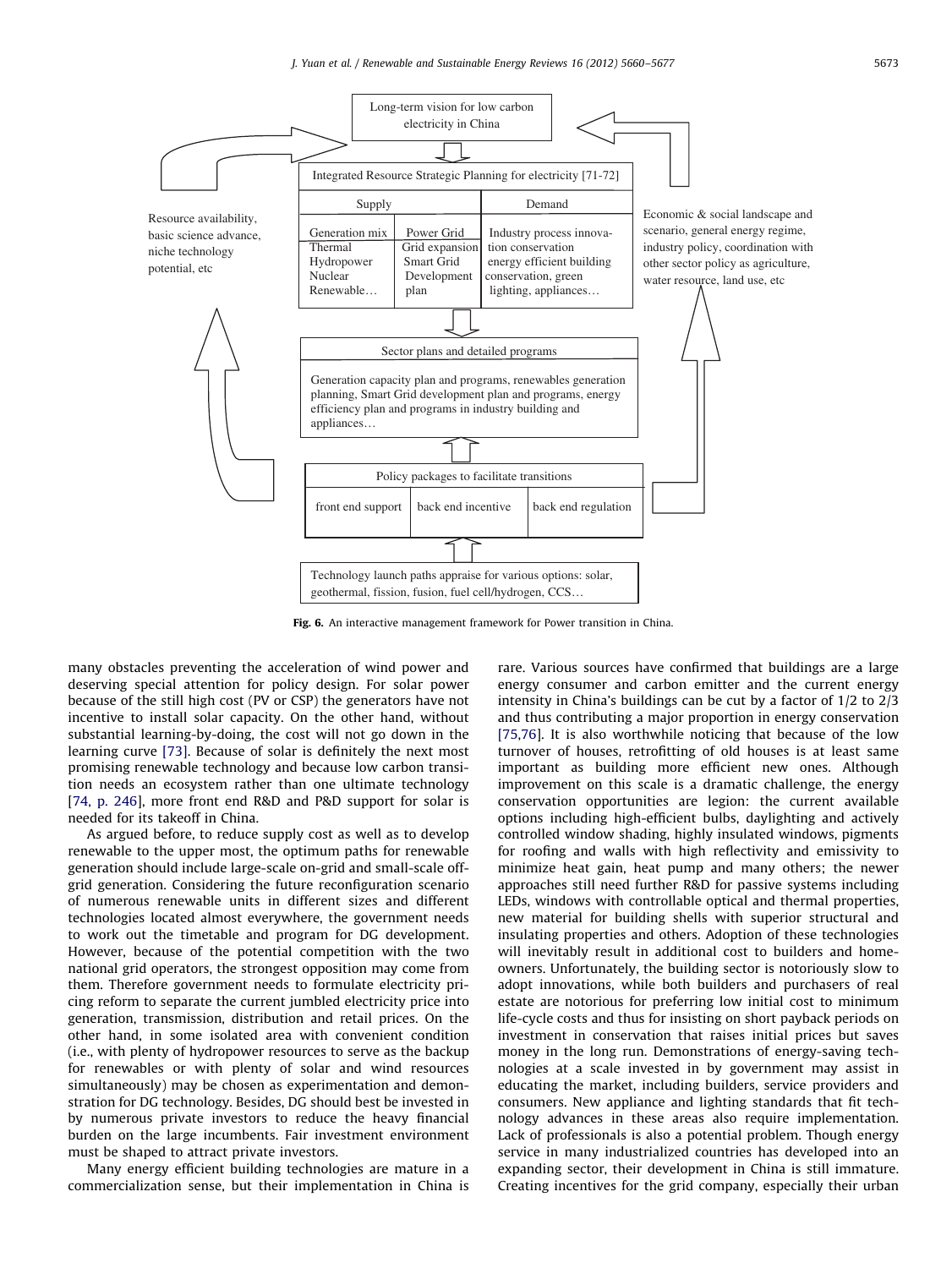distribution affiliations to promote energy savings, instead of simply rewarding them for expanded power consumption, could promote the introduction. This will in turn call for the redefinition of the function of the grid company, especially the division of natural monopoly aspects as power transmission and distribution and system operation and dispatch, with the competitive aspects of power supply and energy services for reconfiguration of the power grid in the future. Then SERC could be empowered to push forward power market reform and implement more performancebased regulation on the natural monopoly sectors of the power system.

CCS is the leading mechanism offering the prospect of allowing continued use of coal while resolving coal's profound  $CO<sub>2</sub>$  emission problem. Considering the coal-dominated primary energy and generation structure, CCS is the most promising technology for China. Globally Europe and the U.S. are leading in CCS technology R&D. Currently there are about 100 CCS projects in operation globally while less than 10 of them are implemented at large scale (Mt annually). However none of these projects can provide an adequate level of assurance in storing very large quantities of  $CO<sub>2</sub>$  over the long term without significant risk of escape, especially given the scale of storage required: a 500 MW coal power plant will generate a billion barrels of liquefied  $CO<sub>2</sub>$ [\[77\]](#page-17-0). China's CCS technology research is initiated by Ministry of Science and Technology in 2007 and only three pilot projects are delivered in China. A viable CCS technology would consist of three stages: separating the  $CO<sub>2</sub>$  from utility and industry sources, transporting it to a storage site and isolating it from the atmosphere for hundreds of years until replacement alternatives evolve. Therefore CCS is still in its early research and demonstration stage and major challenges are:  $(1)$  cutting the cost of  $CO<sub>2</sub>$ capture, the current capture, transportation and storage process is estimated to increase the power generation cost by 50–100% in China; (2) establishing scientific certainty regarding the security of extremely long-term storage of  $CO<sub>2</sub>$  in a geological formation at the very large scale required; (3) developing the best practices for operating storage fields long term; (4) developing a (global and national) regulatory structure that would permit the introduction of CCS [\[78–80\]](#page-17-0). For large scale applications of CCS in China, more challenges could be added: (5) providing the needed sites of subterranean structures appropriate for long-term carbon storage; (6) building the vast infrastructure for  $CO<sub>2</sub>$  transportation; and (7) providing the gigantic investment to meet the project developing requirements (China and India together needing 1.17 trillion US\$ into 2050 for capture facility alone [\[80\]](#page-17-0)). Since CSS project is pure cost for developers before new and large-scale ways of commercialization application of  $CO<sub>2</sub>$  captured can be secured, the generators are unlikely to greet the huge cost imposition of CCS with enthusiasm. Similarly, since the  $CO<sub>2</sub>$ captured by CCS projects in one country is global public good at its own cost and without international legal framework, technology transfer and proper fund support from developed to developing countries like China are unlikely to promote CCS with enthusiasm. However, the current international arrangements are unable to provide such incentives. Assuming that such mechanism effective in the future, to promote CSS, on the front end, perhaps in an international cooperation framework, basic R&D on more efficient capture technology to reduce cost and increase energy efficiency, advanced subterranean structure siting and operation technology, advanced transportation technology and perhaps commercialization usage of  $CO<sub>2</sub>$  need to perform by direct government investment or PPP mechanism. Research is also required to describe, model, predict and monitor the path of injected  $CO<sub>2</sub>$  in various geological formations and the hydromechanical, chemical and biogeochemical processes involved. The earlier demonstration of CCS technology also needs government investment and possible PPP mechanism. At C&P stage, back end mandates such as low carbon energy supply quota, compulsive technology standards for coal plants, a global carbon market and carbon pricing mechanism etc is needed. Also, back end incentives such as government subsidies, PPP, tax credit and CDM mechanisms are needed to provide the necessary incentives.

Nuclear power has been actively researched and developed in China, although China is largely a late-comer in nuclear industry. The current most advanced nuclear technology, AP1000 was introduced in China in 2007 and the current units under construction are mostly third generation technology, which offers better fuel technology and passive safety so that the reactors shut down without operator intervention in case of an accident. In 2001 China also participates in the fourth generation (GIF) project, which promised to provide the next generation nuclear technology for sustainable energy generation, minimize the nuclear waste, offer life-cycle cost advantage over other energy sources and have more safety and reliability in operations [\[81\]](#page-17-0). Six next generation systems, including Sodium-cooled Fast Reactor (SFR), Very High Temperature Reactor (VHTR), Super-Critical Water-cooled Reactor (SCWR), Gas-cooled Fast Reactor (GFR), Lead-cooled Fast Reactor (LFR) and Molten Salt Reactor (MSR) are under R&D by GIF, among which VHTR could be used for hydrogen generation and thus could provide a promising position for nuclear power in the future hydrogen economy. Recognizing the recent serious accident in Japan, a more collaborative international partnerships to disseminate best practices on design, operation and disposal of radioactive waste is needed for global sustainable of nuclear. Realizing the fast growing of nuclear power in China on one side and shortage of proprietary intellectual property rights on nuclear technology on the other side, on the front end, China needs to advance R&D with more active participation with international partners, while on the back end, needs to promote P&D for new technology with PPP and tax credit incentives, provide favorable policy for investment in non-fossil energy, promote standardized design practices and domestic manufacturing by technology standard and favorable industry policy, and especially importantly, provide legal mandate for safety operation. (See [Table 9](#page-15-0) for a summarization of the analysis in this section.)

#### 5.3. Potential institutional gaps for transitions

According to innovation organization theory, institution plays vital role for coping with ''death valley'' in the different stages of innovation. The following analysis also reveals that some institutional gaps should be filled for better delivering low carbon transition of China's power sector:

A government body to work out integrated energy strategy, sector plan and detailed programs. Considering the complexity of transition, the current energy institution framework on central government level is deficient and a well-functioning legal framework for electricity sector jurisdiction and decision-making is needed [\[31\]](#page-17-0). At least, before a ministry in charge of energy strategy and policy can be set up, the National Energy Administration resided with State Development and Reform Commission should be authorized to work out comprehensive energy and power planning.

Gradual redefinition on the functions of the grid company and possible reformation according to the transition process. Grid company plays vital role in the power system transition. Integration of renewable generation in large scales requires the related T&D system expansion and investment, revised dispatch rules as well as advanced operation technology; DG with various kinds of renewable technology requires the possible reconfiguration of the currently centralized power systems into multi-level counterparts; the various customer side conservation options require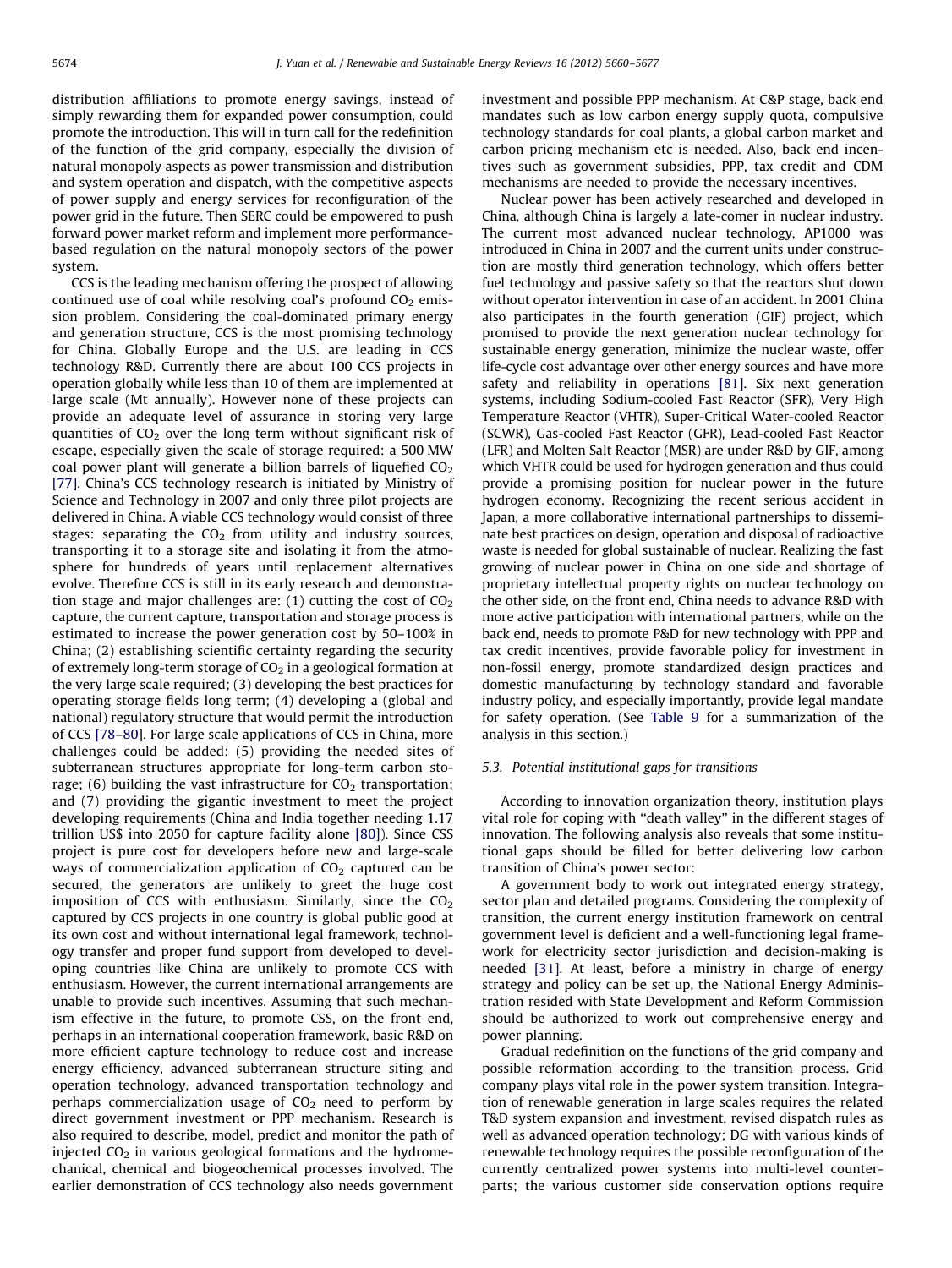#### <span id="page-15-0"></span>Table 9

Policy packages for power system transition and illustrations.

| <b>Technology launch path</b>                                                             | <b>Research and development</b>                                                                                                                                                                                                                                                                                                                                                                                                                                                                                                                                                                                                                                | Prototyping and<br>demonstration                                                                                                                                                                                                                                                                                                                                                                                                                                                                                                                                                                                                                                                                                                                       | <b>Investment</b> and<br>engineering | Commercialization<br>and popularization                                                                                                                                                                                                                                                                                                                                                                                                                                                                                                                            | Large scale<br>delivering |  |  |  |  |
|-------------------------------------------------------------------------------------------|----------------------------------------------------------------------------------------------------------------------------------------------------------------------------------------------------------------------------------------------------------------------------------------------------------------------------------------------------------------------------------------------------------------------------------------------------------------------------------------------------------------------------------------------------------------------------------------------------------------------------------------------------------------|--------------------------------------------------------------------------------------------------------------------------------------------------------------------------------------------------------------------------------------------------------------------------------------------------------------------------------------------------------------------------------------------------------------------------------------------------------------------------------------------------------------------------------------------------------------------------------------------------------------------------------------------------------------------------------------------------------------------------------------------------------|--------------------------------------|--------------------------------------------------------------------------------------------------------------------------------------------------------------------------------------------------------------------------------------------------------------------------------------------------------------------------------------------------------------------------------------------------------------------------------------------------------------------------------------------------------------------------------------------------------------------|---------------------------|--|--|--|--|
| Policy type/representative<br>technology analysis                                         | macro-policies, carbon charge, resource tax, level playing field policy in both technology and investor sense                                                                                                                                                                                                                                                                                                                                                                                                                                                                                                                                                  |                                                                                                                                                                                                                                                                                                                                                                                                                                                                                                                                                                                                                                                                                                                                                        |                                      |                                                                                                                                                                                                                                                                                                                                                                                                                                                                                                                                                                    |                           |  |  |  |  |
|                                                                                           | Consistent policy overview, transitional and technology learning R&D support<br>Front end                                                                                                                                                                                                                                                                                                                                                                                                                                                                                                                                                                      |                                                                                                                                                                                                                                                                                                                                                                                                                                                                                                                                                                                                                                                                                                                                                        | Back end                             |                                                                                                                                                                                                                                                                                                                                                                                                                                                                                                                                                                    |                           |  |  |  |  |
|                                                                                           | National basic research activity;<br>technical education and training;                                                                                                                                                                                                                                                                                                                                                                                                                                                                                                                                                                                         | P&D by government fund; PPP; PPP; Loan guarantee and low Incentive policy<br>SOE direct investment                                                                                                                                                                                                                                                                                                                                                                                                                                                                                                                                                                                                                                                     | cost loan; Tax credit                | Demand side technologies:<br>customer education/information;<br>purchase subsidy; new-product buy<br>down program<br>Supply side technologies: price<br>guarantee; government<br>procurement; intellectual property<br>policies; grid investment and cost<br>allocation policy for renewable in-<br>access<br>Mandate: government standards as<br>appliance standards, energy<br>technology (efficiency) standards;<br>regulatory mandates as renewable<br>portfolio standard, SOE direct<br>investment, fuel standards, fuel<br>efficiency standards and emission |                           |  |  |  |  |
| Large scale wind/<br>solar project                                                        | in CSP and other advanced solar technology<br>renewable; Feed-in price based on learning curve                                                                                                                                                                                                                                                                                                                                                                                                                                                                                                                                                                 | taxes<br><b>R&amp;D support:</b> large capacity and efficient wind turbine; wind technology at low wind speed; breakthrough in blade material; breakthrough<br>P&D support: demonstration of new technology<br>I&E support: policy supporting domestic manufacturing; PPP in technology transfer; low cost loan or tax credit for renewable manufacturers<br>C&P support: integration plan of generation mix and power grid; renewable generation portfolio requirement for generators; grid-access<br>requirement of grid operators; T&D system investment incentive for grid operator and cost allocation policy; favorable dispatch policy for                                                                                                      |                                      |                                                                                                                                                                                                                                                                                                                                                                                                                                                                                                                                                                    |                           |  |  |  |  |
| Small scale wind/solar<br>distributed generation<br>projects<br>Energy efficient building | P&D support: demonstration for DG<br>C&P support: regulatory mandates and technology standards for DG; clear generation, transmission, distribution and retail pricing<br>mechanism; fair investment environment encouraging small investors<br><b>R&amp;D support:</b> transitional R&D on energy efficient building; training of professionals<br>P&D support: demonstration of new energy efficient building technology<br>C&P support: building code; appliance and lighting technology standard; new product price buy down policy; subsidy for house-owner to<br>house retrofitting; requirement on grid operators to provide energy management services |                                                                                                                                                                                                                                                                                                                                                                                                                                                                                                                                                                                                                                                                                                                                                        |                                      |                                                                                                                                                                                                                                                                                                                                                                                                                                                                                                                                                                    |                           |  |  |  |  |
| <b>CCS</b><br>Nuclear power                                                               |                                                                                                                                                                                                                                                                                                                                                                                                                                                                                                                                                                                                                                                                | R&D support: basic R&D on CCS technology; transitional R&D to decrease cost<br>P&D support: demonstration of promising CCS technology in power plant; direct SOE incumbent generators investment<br>C&P support: global carbon pricing mechanism; technology and fund support from developed to developing countries; compulsory<br>technology standard; low carbon energy supply quota; tax credit and low cost loan; CDM mechanism<br>R&D support: basic R&D on GIF nuclear and fusion technology<br>P&D support: demonstration of proved new nuclear technology; direct SOE incumbent generators investment;<br>C&P support: favorable investment policy for none-fossil energy; domestic manufacturing policy; standardized design practice; legal |                                      |                                                                                                                                                                                                                                                                                                                                                                                                                                                                                                                                                                    |                           |  |  |  |  |
|                                                                                           | mandate for safety operation                                                                                                                                                                                                                                                                                                                                                                                                                                                                                                                                                                                                                                   |                                                                                                                                                                                                                                                                                                                                                                                                                                                                                                                                                                                                                                                                                                                                                        |                                      |                                                                                                                                                                                                                                                                                                                                                                                                                                                                                                                                                                    |                           |  |  |  |  |

redefinition on the role of utilities as a energy service provider instead the current power supplier. At appropriate timing, disassembly of the current national grid company into National Transmission Company, National System Operator (both physical infrastructure and market) and Provincial Distribution Company is necessary to facilitate the transition. However, providing the proper incentive to the incumbents without distorting the transition is proven difficult and currently there is no silver bullet even considering the worldwide power deregulation experiences.

An energy R&D body as well as industry-government consortia to provide integrated translation research and strong front-end support. Given the need for energy technology breakthroughs in the future, organized basic R&D as well as transitional innovation process to translate science breakthroughs into technology development is vital for crossing the ''valley of death'' in the innovation process. The capability of organizing the best university researchers with outstanding firms on technology R&D collaboration is the key function of this body.

A public corporation to provide Demonstration and Engineering and manufacturing process innovation financing support. In addition to translational R&D, there is a need for demonstrations of engineering-intensive technologies that commercial sector has no strong incentive to carry out on its own. Government cost sharing can be appropriate for the demonstration of new technology that works well at laboratory and pilot scales but requires expensive and risky demonstration at full scale. Demonstration assumed by private sectors with a cost sharing for such projects can help ensure private-sector discipline and a privatesector stake in the demonstration. Also, most new energy technologies must compete on price more or less from the beginning. It is thus essential to speed the expansion of manufacturing capacity in order to take advantage of economies of scale and lower unit costs. Therefore, a public corporation with private sector expertise and operating in an environment comparable to that of a commercial firm can be a mechanism to sponsor the demonstration and manufacturing promotion program.

A roadmapping thinktank to develop and update innovation roadmap. A coordinated effort between the public and private sectors can optimize the government's role in identifying and addressing the most promising opportunities to overcome market failure. Thus a thinktank that could combine industrial, government and academic expertise to assess technologies, identify areas of needed precompetitive research and likely launch obstacles and then recommend appropriate policies and incentives to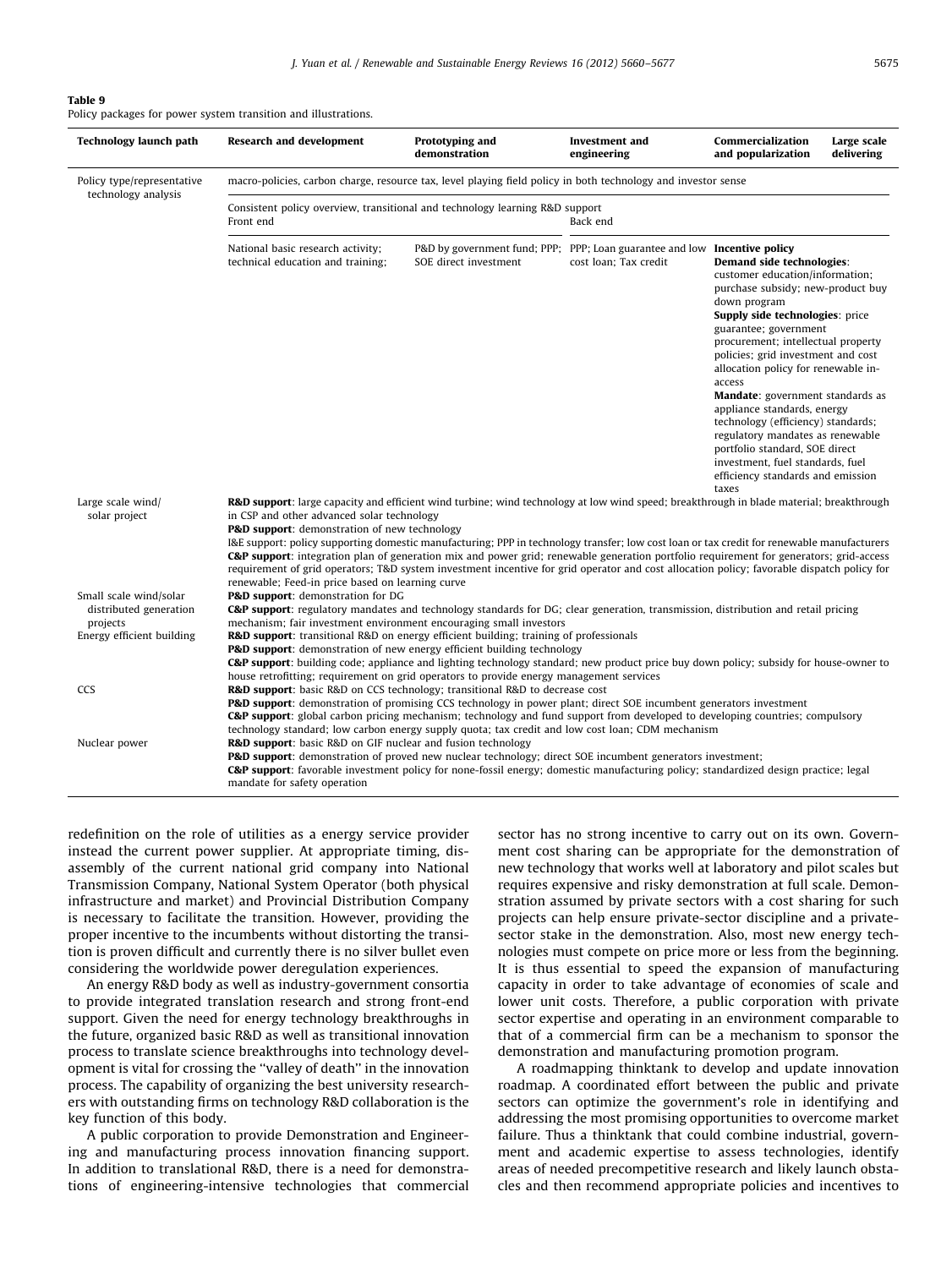<span id="page-16-0"></span>facilitate deployment is needed for the transition. Especially in China, without unified ministry in charge of energy issue, the thinktank could serve as a policy and technology development coordination mechanism of the initiatives and programs sponsored by different ministries.

#### 6. Concluding remarks

Recognizing the urgency and magnitude of low carbon transition in China, this paper employs the recent progress in multiperspective socio-technical transition theory to study China's power sector. The paper has set out the theoretical and methodological basis for the specification of outline transition pathways to a low carbon power system in China. This has been exemplified by a brief discussion of the current power landscape, regime and technology niches, and the pressures on the regime from macroscopic social-economic transition during the accelerated industrialization, urbanization and modernization process, and the possible transition pathways. By incorporating the viewpoints of innovation theory, we also propose an interactive transition management framework consisting of a top-down line as vision guidance, integrated planning formulation and sector planning and detailed program implementation, a bottom-up line as policy package design based on case-by-case technology launch path appraisal to support sector planning and program implementation, and a central role on the policy package design due to its feedback effect on macroscopic landscape variables and then into the long-term vision. We argue that our approach both contributes to theoretical and methodological debates on specifying transition pathways, and will be useful in informing policymakers and other stakeholders. The theoretical contribution relates to the integration of recent ideas on transition process into an integrated multi-level perspective of landscape, regime and niches. We argue that this will provide a richer analytical basis for the development of transition pathways than was the case for previous work on socio-technical scenarios. The policyrelevant contribution relates to the integration of innovation theory into the specification and management of these pathways and the institution capability build to fill the gaps. We argue that this will go beyond much recent work on China energy scenarios that have largely focused on technically plausible futures.

Regarding China's power sector transition to a low carbon future, the following points are extracted to conclude the paper:

- A clear energy development strategy and scenario is needed for guiding the power sector development.
- Integrated planning, covering both generation and grid infrastructure, considering not only physical power plant but also ''efficiency power plant'' from demand-side into should be drafted to guide low-level power development plans and programs.
- $\bullet$  Looking into 2020, the most promising pathways are transformation including mostly demand-side options, substitution pathways including current mature or would-be mature options as wind, solar, gas and nuclear power, and reproduction pathways including CHP and UVC to increase energy efficiency; looking into 2030 and beyond, more options as GIF nuclear, numerous DG technologies and fuel cells etc will add to the substitution list and will begin to gradually reconfigure the landscape of the power system into complicated multi-nesting structures (and hence guiding the direction of power grid development).
- Strong power grid infrastructure is needed to deliver the low carbon transition. In the future the power grid should be able to assume the following functions in China: optimize the

primary energy supply structure and facilitate the grid access of large-scale clean generation, and thus reconfiguration of distribution system and intelligent distributed generation technology are needed; serve as an alternative system besides railway and road systems for large-scale energy transportation and thus higher voltage transmission system with longer transmission radius will be needed; promote energy conservation on power demand side and also on generation and transmission sides and thus more consumer choices, customized power services and smart energy management will be needed. All these functions call for the power grid technology innovations in both hardware and software fields.

#### Acknowledgements

The authors would like to appreciate the insightful comments of the anonymous reviewer and the kind help of the Editor, which significantly enhance the quality of the paper. The work reported in the paper is funded by the Ministry of Education of China (10YJC790360), National Science Foundation of China (71173075), the Fundamental Research Funds for the Central Universities, Natural Science Foundation of Beijing (9092013) and Beijing Planning Project of Philosophy and Social Science (10BaJG371). The usual caveats apply.

#### References

- [1] Zhang ZX. China in the transition to a low-carbon economy. Energy Policy 2010;38(11):6638–53.
- [2] Chai Q, Zhang X. Technologies and policies for the transition to a sustainable energy system in china. Energy 2010;35(10):3995–4002.
- [3] Jiang B, Sun Z, Liu M. China's energy development strategy under the low-carbon economy. Energy 2010;35(11):4257–64.
- [4] Hou J, et al. Developing low-carbon economy: actions, challenges and solutions for energy savings in China. Renewable Energy 2011;36(11):3037–42.
- [5] Ma L, et al. Integrated energy strategy for the sustainable development of China. Energy 2011;36(11):1143–54.
- [6] Zhang N, Lior N, Jin H. The energy situation and its sustainable development strategy in China. Energy 2011;36(6):3639–49.
- [7] Liu L-Q, Liu C-X, Sun Z-Y. A survey of China's low-carbon application practice—opportunity goes with challenge. Renewable and Sustainable Energy Reviews 2011;15(6):2895–903.
- [8] Yuan X, Zuo J. Transition to low carbon energy policies in China—from the five-year plan perspective. Energy Policy 2011;39(6):3855–9.
- [9] Yuan J, Kang J, Yu C, Hu Z. Energy conservation and emissions reduction in China—progress and prospective. Renewable and Sustainable Energy Reviews 2011;15(9):4334–47.
- [10] Wang T, Watson J. Scenario analysis of China's emissions pathways in the 21st century for low carbon transition. Energy Policy 2010;38(7):3537–46.
- [11] Dai H, et al. Assessment of China's climate commitment and non-fossil energy plan towards 2020 using hybrid AIM/CGE model. Energy Policy 2011;39(5):2875–87.
- [12] Rout UK, et al. Energy and emissions forecast of China over a long-time horizon. Energy 2011;36(1):1–11.
- [13] Wang Y, Gu A, Zhang A. Recent development of energy supply and demand in China, and energy sector prospects through 2030. Energy Policy 2011;39(11):6745–59.
- [14] Hu Z, Yuan J, Hu Z. Study on China's low carbon development in an economy– energy–electricity–environment framework. Energy Policy 2011;39(56): 2596–605.
- [15] Yuan J, Hu Z. Low carbon electricity development in China—an IRSP perspective based on super smart grid. Renewable and Sustainable Energy Reviews 2011;15(6):2707–13.
- [16] Li H-Q, et al. Study of the potential of low carbon energy development and its contribution to realize the reduction target of carbon intensity in China. Energy Policy 2012;41:393–401.
- [17] Larsson M. Global energy transformation. New York: Palgrave Macmillan press; 2009.
- [18] Rip A, Kemp R. Technological change. In: Rayner S, Malone EL, editors. Human choices and climate change, 2. Columbus, Ohio: Battelle Press; 1998.
- [19] Geels F. Technological transitions as evolutionary reconfiguration processes: a multi-level perspective and a case-study. Research Policy 2002;31(8–9): 1257–74.
- [20] Geels F. Technological transitions and system innovations: a co-evolutionary and socio-technical analysis. Cheltenham: Edward Elgar; 2005.